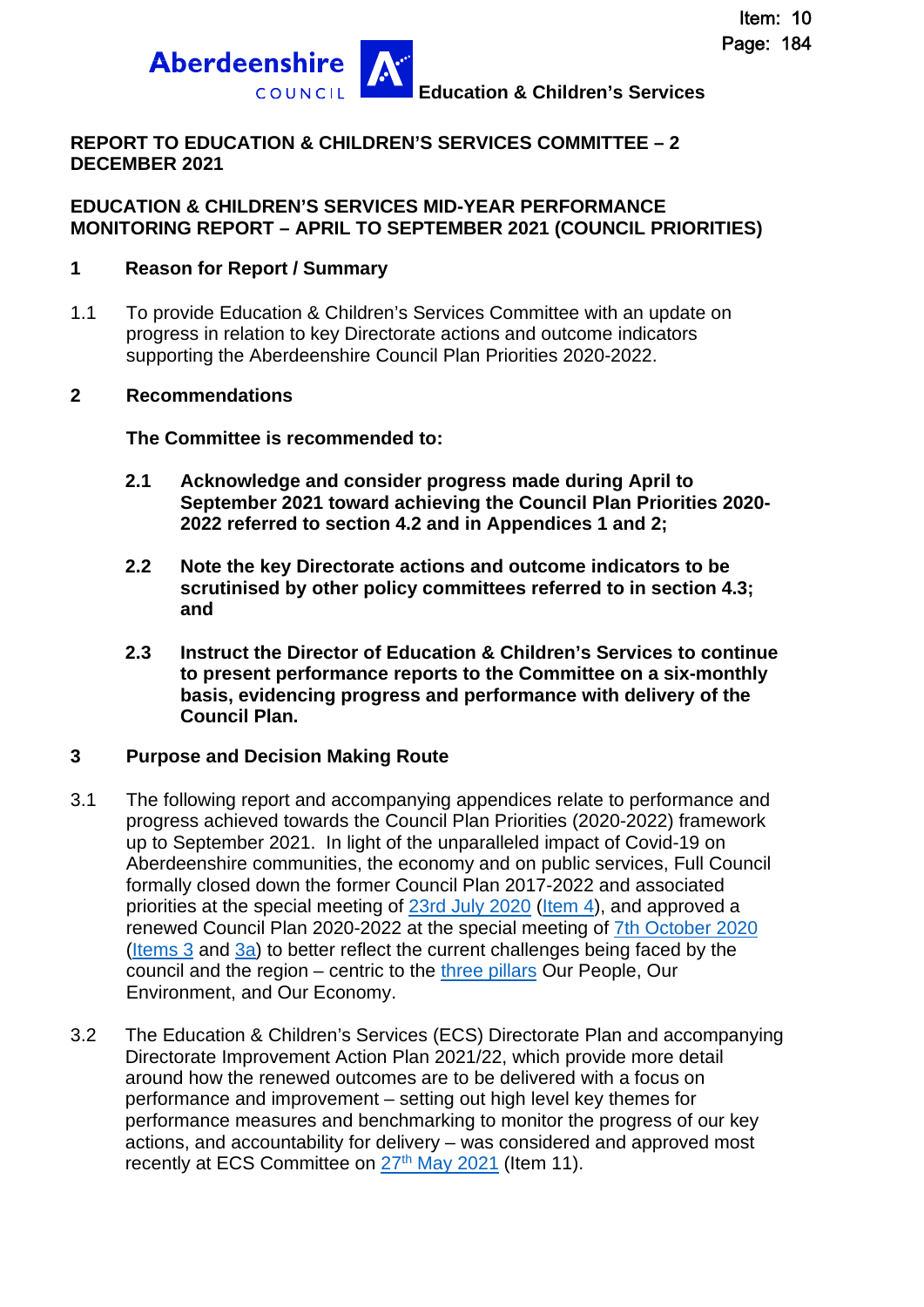As agreed, the Service scrutinises and primarily leads or collaborates on the council priorities and associated outcomes:



To secure continuous improvement in outcomes for ALL children and young people To have better, integrated working arrangements in pursuit of improved outcomes for children and



young people Efficient and effective business support, advice and regulation

- 3.3 The purpose of this report and accompanying appendices, is to provide an update to Committee on the progress with key actions and outcome indicators identified which help demonstrate how we are working towards the renewed Council Priorities, and consider how the Service is progressing, evidenced through a reflection of the performance achieved during the first six months of the reporting year 2021/22 (April to September 2021).
- 3.4 The performance information detailed below and in the accompanying appendices (1 and 2) is provided in order that Committee can acknowledge progress.
- 3.5 Performance information in relation to Education & Children's Services key Directorate project actions and outcome indicators are also considered by the six council area committees (outlined in the council area plans), in line with their remit of determining matters which directly affect their areas and making recommendations.

# **4 Discussion**

- 4.1 A high-level summary overview of the progress made during April to September 2021 in relation to key Directorate project actions, and outcome indicators updated during Q1 or Q2 2021/22, can be found in the discussion below. Fuller details of progress made for Council Priorities 1, 2 and 3 has been provided in **Appendix 1** and **Appendix 2**.
- 4.2 Due to the nature of education data, many of the outcome indicators linked to the Council Priorities (2020-2022) that are reported to ECS Committee, provide whole-of-session data, therefore are reportable on an annual basis released at varying times during the following reporting year within the biannual update closest to when the data is released.

During the first six months of this reporting year (2021/22), the Service has continued to adapt their response to the Covid-19 pandemic, with the impact influencing the services ordinarily delivered by ECS that persisted from the initial national lockdown which commenced  $23<sup>rd</sup>$  March  $2020$  – now beginning to ease during this latest reporting period. Following the periods of imposed physical school closures, schools were able to reopen on a phased approach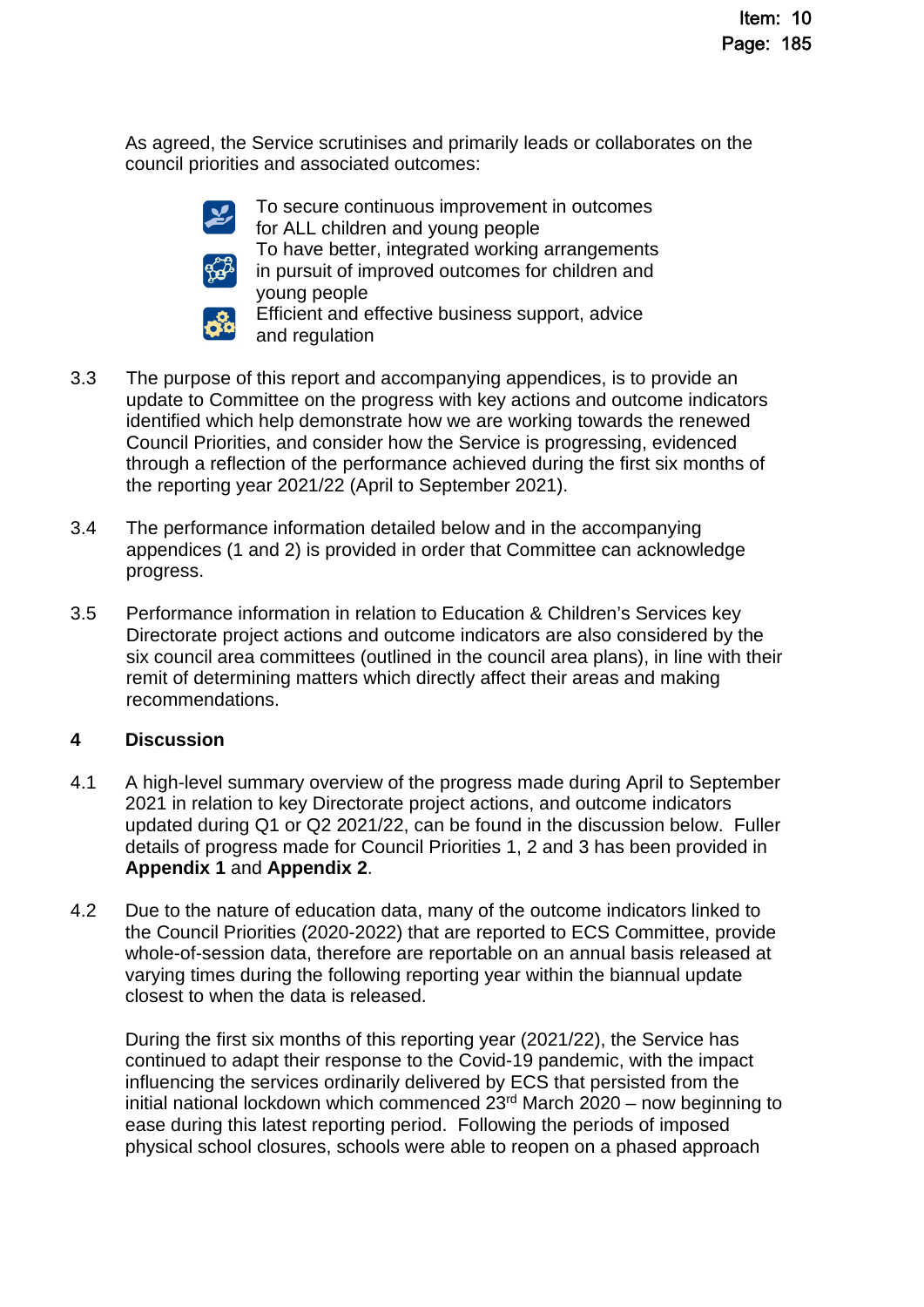from late February 2021 and have remained open throughout the early months of the new school session (beginning August 2021).

Although overall performance over Q1 and Q2 2021/22 has continued to be heavily affected compared with services provided pre-pandemic, performance updates for this mid-year period continue to outline the many positive, flexible and innovative ways the Service has adapted to offer support and maintain engaged with our service users and communities virtually and embedded alternative means of providing services.



<span id="page-2-0"></span><sup>1</sup> Percentages based on combination of quarterly, biannual or annual measures updated during Q1 or Q2 2021/22 with latest data.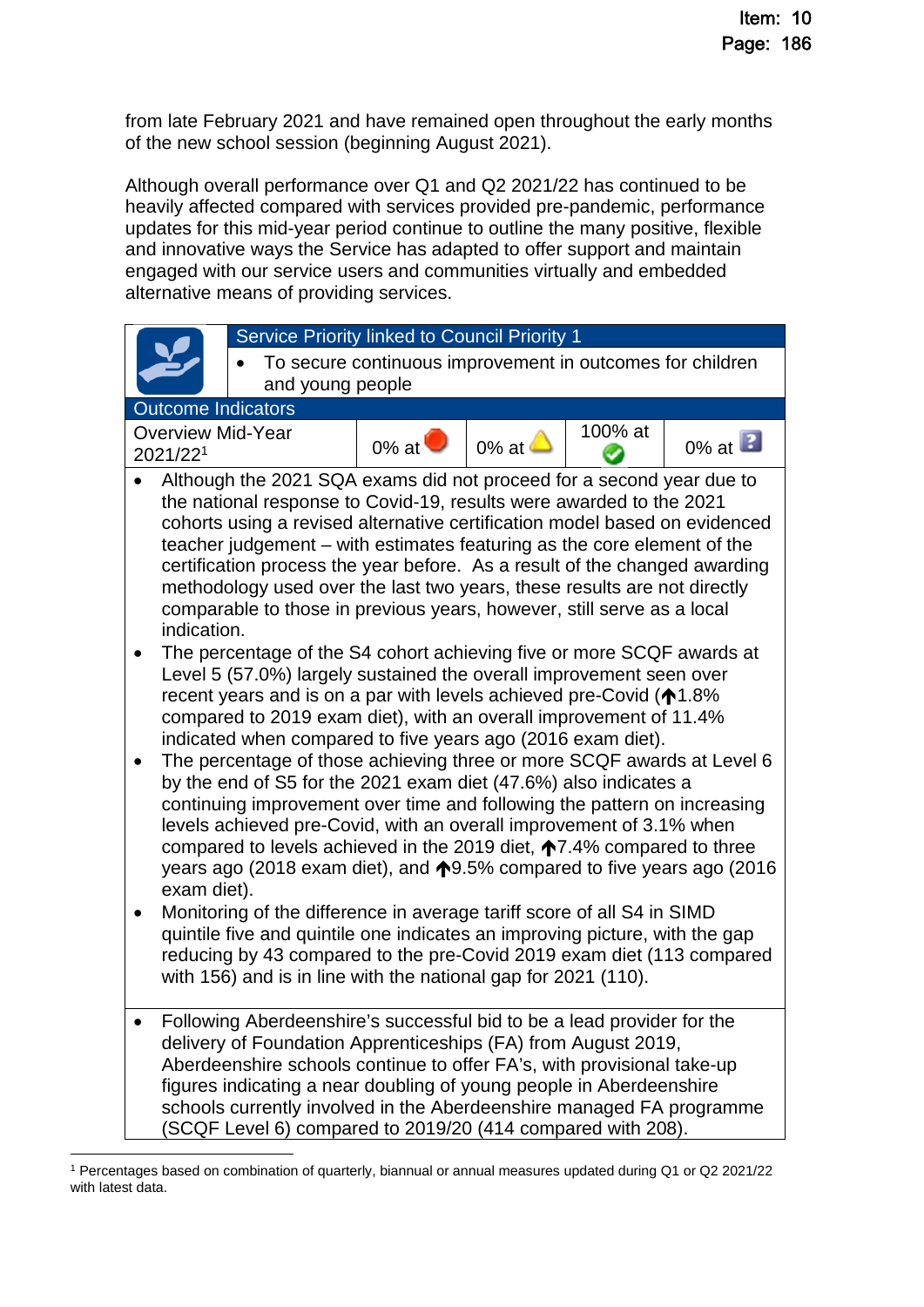Of those young people that were involved in Aberdeenshire managed FA programmes in session 2020/21, 76.4% successfully completed, despite the impact of the challenges of Covid-19 – exceeding the rate achieved nationally – and is testament to the efforts of the students, and all involved working together to ensure the opportunity to complete was maintained.

#### Key Directorate Project Actions

- Over the first six months of 2021/22, the initial updates representing the overall progress of the key Directorate project actions linked to Council Priority 1 is reported as 51% complete.
- The successful delivery of the redesign of our *Instrumental Music* delivery model, has been impacted by freezes on both recruitment and instrument purchases, however, there has been staff involvement regarding establishing the delivery model, supported by parental consultation, with potential savings identified.
- With the support of ECS Leadership Team earlier this year, work was delayed on the review of 'Aberdeenshire ASN' in line with the national Additional Support Needs (ASN) project until a temporary appointment could be made in September 2021, following which the review has now commenced.
- The action relating to *Closing the attainment gap Pupil Equity Funding (PEF)* is considered complete following the conclusion of the survey completed by Head Teachers to capture the impact and variety of planning schools implemented with their PEF, with the results shared with the lead Head of Service and Director. A report will now be presented to ECS Leadership Team by the end of term two of the current school session.
- The delivery of the *Aberdeenshire National Improvement Framework (NIF) Plan covers four key points over the course of the school session.* Reports are scheduled to be presented to ECS Leadership Team following the progress of these key stages, with a refresh of the framework plan layout being worked on which places more emphasis on direct positive impact on children.



#### Service Priority linked to Council Priority 2

 To have better, integrated working arrangements within ECS in pursuit of improved outcomes for children and young people

#### Outcome Indicators

 More information on annual measures evidencing progress towards Council Priority 2 scheduled for update later this year or are under development is provided in the '*Summary of other annual ECS Performance Outcome Measures scheduled for update later in the reporting year 2021/22'* table provided at the end of Appendix 1.

#### Key Directorate Project Actions

 Over the first six months of 2021/22, the initial updates representing the overall progress of the key Directorate project actions linked to Council Priority 2 is reported as 33.3% complete.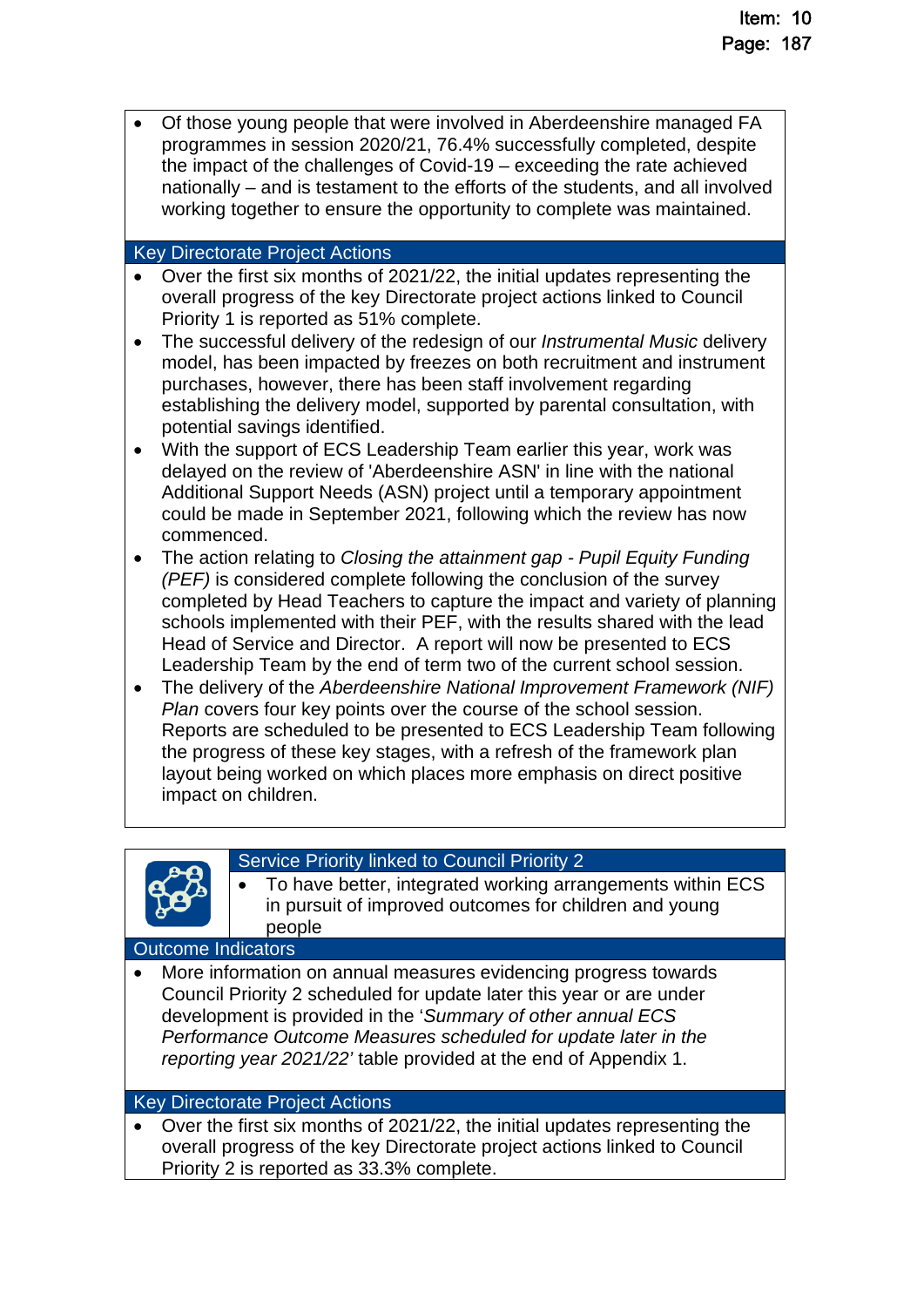- The delivery of the *Aberdeenshire Children's Services Plan* is on track, with the appointment of a Strategic Change Leader and one selfevaluation activity fully complete, however, progress has been impacted by instances of the same individuals being tasked to complete multiple actions designated to different teams they represent, causing workload issues.
- The project team has been established for the successful delivery of the *Supporting Local Families* project, with a progress review undertaken and shared with the *Promise Board*, and 'tests of change' currently being implemented and facilitating learning on current practices.
- Similarly, the project team for the successful delivery of the *Intensive Holistic Support* project has also been established, with a progress review undertaken and reported to the *Promise Board*, with five 'tests of change' continuing, along with refinement of the project aims, target population, and theory of change.



#### Service Priority linked to Council Priority 3

 To have improved business support and resource management arrangements in place across ECS

#### Outcome Indicators

 More information on annual measures evidencing progress towards Council Priority 2 scheduled for update later this year or are under development is provided in the '*Summary of other annual ECS Performance Outcome Measures scheduled for update later in the reporting year 2021/22'* table provided at the end of Appendix 1.

#### Key Directorate Project Actions

- Over the first six months of 2021/22, the initial updates representing the overall progress of the key Directorate project actions linked to Council Priority 3 is reported as 32.5% complete.
- Phase one (of three) of the transformation of the *ECS Business Support and Performance function* project has been completed with the management structure embedded; phase two has now commenced, following approval in September 2021, with a focus on supporting schools, with draft models developed for consideration.
- Statutory consultations for schools involved with the *Peterhead Community Campus* project have progressed, alongside the completion of the detailed design brief and 'Gateway 1', however there has been an increase in the capital allocation necessary to realise the requirements of delivering on this project.
- Although delayed by the challenges faced across the service over the last year due to the Covid-19 response – with a national focus on supporting continued learning – the delivery of a *devolved school management scheme* has been able to progress, with full devolvement of teaching staff in secondary schools and pilots in large primary schools and the four special schools in Aberdeenshire.
- A progress review went to ECS Committee on  $\frac{7^{\text{th}} \text{ October 2021}}{11^{\text{th}}}$  $\frac{7^{\text{th}} \text{ October 2021}}{11^{\text{th}}}$  $\frac{7^{\text{th}} \text{ October 2021}}{11^{\text{th}}}$ on the delivery of *Catering Services review* project, highlighting Natasha's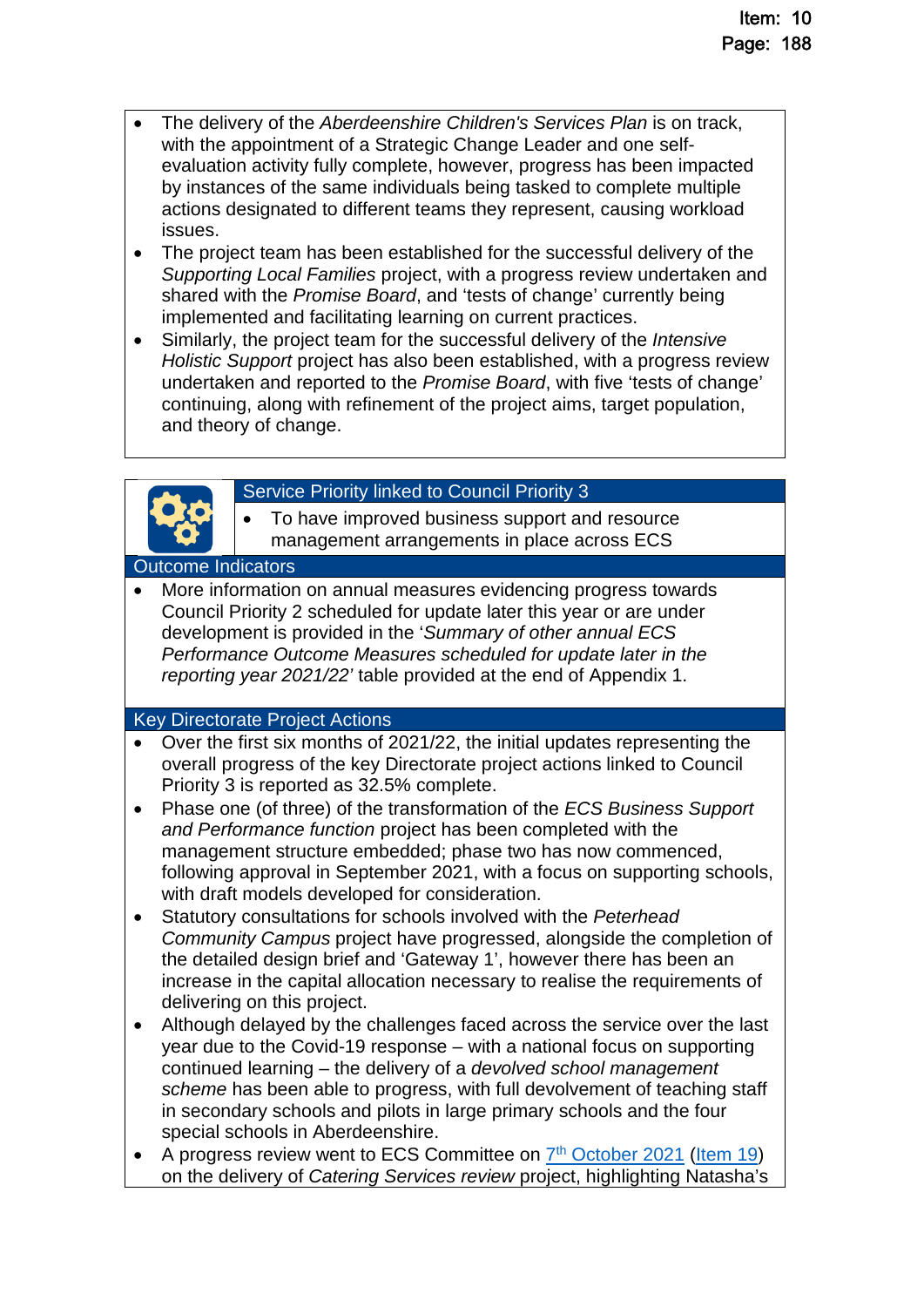Law (food labelling) coming in from 1<sup>st</sup> October, and the P4-7 Free School Meals roll out.

4.3 Education & Children's Services also contribute to outcomes linked to other Council Priorities that are scrutinised by other policy committees.

> Service Priority linked to Council Priority 27 To develop and deliver a revised LLA Business Plan focused on the three pillars of Live Life Outdoors, Live Life Well and Live Life @ Home

Outcome Indicators and Key Directorate Project Actions

- The *LLA Business Plan 2021-2023* and progress linked to this priority is scrutinised by the Communities Committee as per the *Scheme of Governance*[2](#page-5-0) . Key Directorate project actions and outcome measures associated with Live Life Aberdeenshire (LLA) help evidence progress.
- 4.4 Although the renewed set of measures and key Directorate project actions outlined above and in the accompanying appendices collectively provide a focus on our service priorities – encompassed within the associated Directorate Plan – teams aligned to each Head of Service within Education & Children's Services continue to collect and monitor a wealth of additional measures and data supporting internal scrutiny and self-assessment and providing direction for the allocation of resources and work plans at an operational level.
- 4.5 This and future performance monitoring reports are provided to assure and enable the Committee to monitor progress of delivery of the council priorities the Service is responsible for, providing a balanced overview allowing elected members to form a judgement on performance and support improvement as required in line with the scrutiny remit of the Committee.

# **5 Council Priorities, Implications and Risk**

- 5.1 This report helps deliver the Strategic Priorities 'Education' and 'Health & Wellbeing' within the Pillar 'Our People', 'Resilient Communities' within the Pillar 'Our Environment', and 'Economy & Enterprise and 'Estate Modernisation' within the Pillar 'Our Economy', underpinned by the key principles right people, right places, right time; responsible finances; Community Planning Partnership Local Outcome Improvement Plans; human rights and public protection; tackling poverty and inequalities; and digital infrastructure and economy.
- 5.2 This report also helps deliver against the [Aberdeenshire Children's Services Plan](https://www.girfec-aberdeenshire.org/who-we-are/our-childrens-services-plan/) priorities, and the Local Outcomes Improvement Plan (LOIP) priority on [Reducing](https://www.ouraberdeenshire.org.uk/our-priorities/reducing-child-poverty/)  [Poverty.](https://www.ouraberdeenshire.org.uk/our-priorities/reducing-child-poverty/)
- 5.3 The table below shows whether risks and implications apply if the recommendations are agreed.

<span id="page-5-0"></span><sup>2</sup> Details and links to *Scheme of Governance* provided in section 6 below.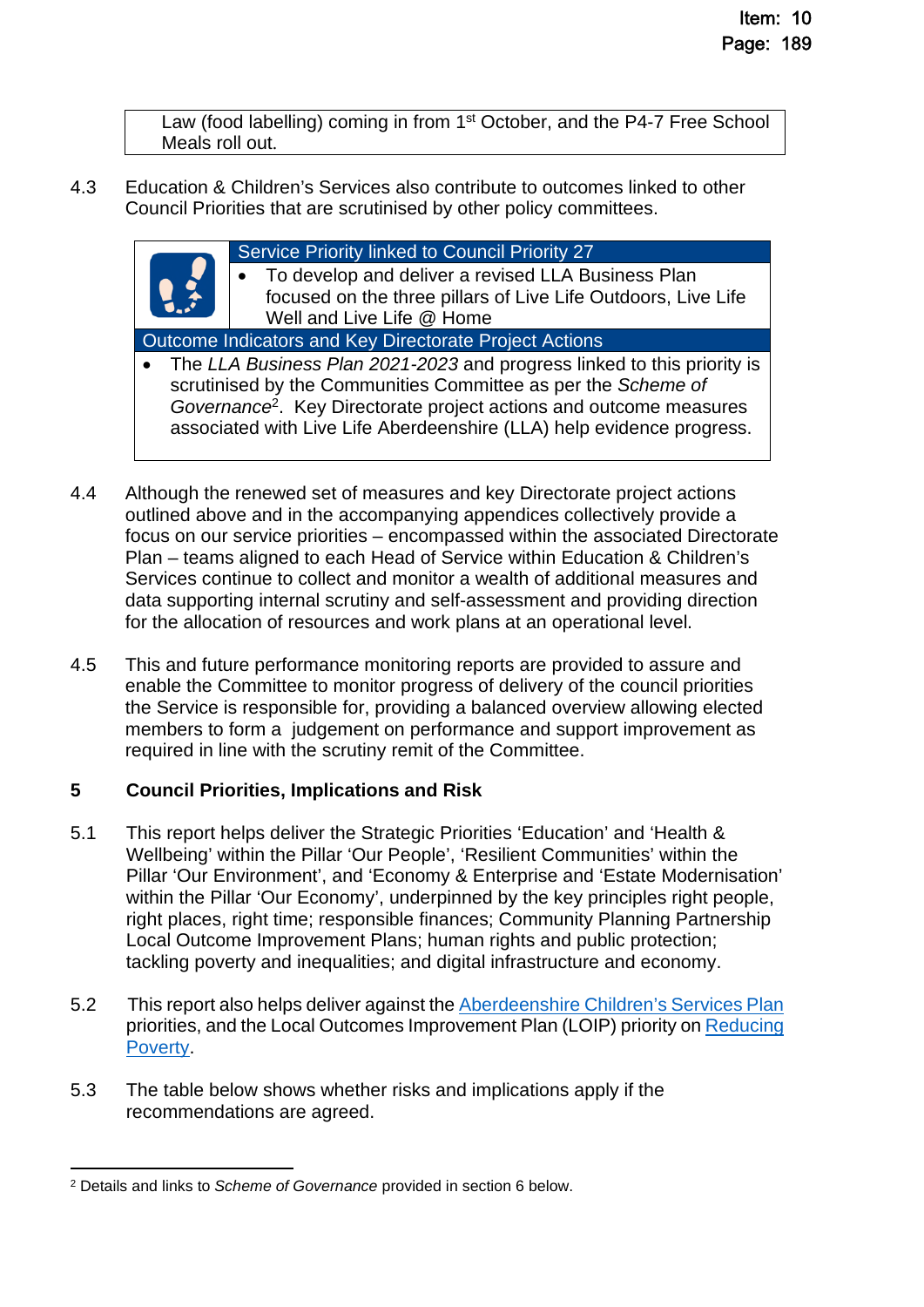| <b>Subject</b>                             | Yes | <b>No</b> | N/A |
|--------------------------------------------|-----|-----------|-----|
| Financial                                  |     |           |     |
| Staffing                                   |     |           |     |
| <b>Equalities and Fairer Duty Scotland</b> |     |           |     |
| Children and Young People's Rights and     |     | X         |     |
| Wellbeing                                  |     |           |     |
| <b>Climate Change and Sustainability</b>   |     |           |     |
| <b>Health and Wellbeing</b>                |     |           |     |
| <b>Town Centre First</b>                   |     |           |     |

- 5.4 Although there are no direct staffing or financial implications arising from this report, trends are used to inform improvement activity and future budget planning.
- 5.5 An integrated impact assessment (IIA) is not required because this report is to inform committee on performance and during the IIA Screening process no differential impact was identified.
- 5.6 The following Risks have been identified as relevant to this matter on a Corporate Level Level [\(Corporate Risk Register](https://www.aberdeenshire.gov.uk/media/26308/corporaterisks.pdf)):
	- ACORP004 Business and organisational transformation
	- ACORP006 Reputation management (including social media)

The following Risks have been identified as relevant to this matter on a Strategic Level [\(Education & Children's Services Directorate Risk Register](https://www.aberdeenshire.gov.uk/media/26330/ecsdirectoraterisksregister.pdf)<sup>[3](#page-6-0)</sup>):

- ECSSR001 To have better, integrated working arrangements within ECS in pursuit of improved outcomes
- for children and young people
- ECSSR002 To secure continuous improvement in outcomes for children and young people
- ECSSR003 To have improved business support and resource management arrangements in place across ECS
- ECSSR004 To develop and deliver a revised LLA Business Plan focused on the three pillars of Live Life Outdoors, Live Life Well and Live Life @ Home

Continued monitoring of the key Directorate outcome measures and key actions linked to the Council Plan Priorities, along with the project management approach and services' internal policies and procedures, will mitigate these identified risks, and strengthen the link between performance information and service outcomes.

# **6 Scheme of Governance**

6.1 The Head of Finance and Monitoring Officer within Business Services have been consulted in the preparation of this report and had no comments to make

<span id="page-6-0"></span><sup>&</sup>lt;sup>3</sup> Links to each of the Risk Registers: https://www.aberdeenshire.gov.uk/council-and-democracy/aboutus/plans-and-reports/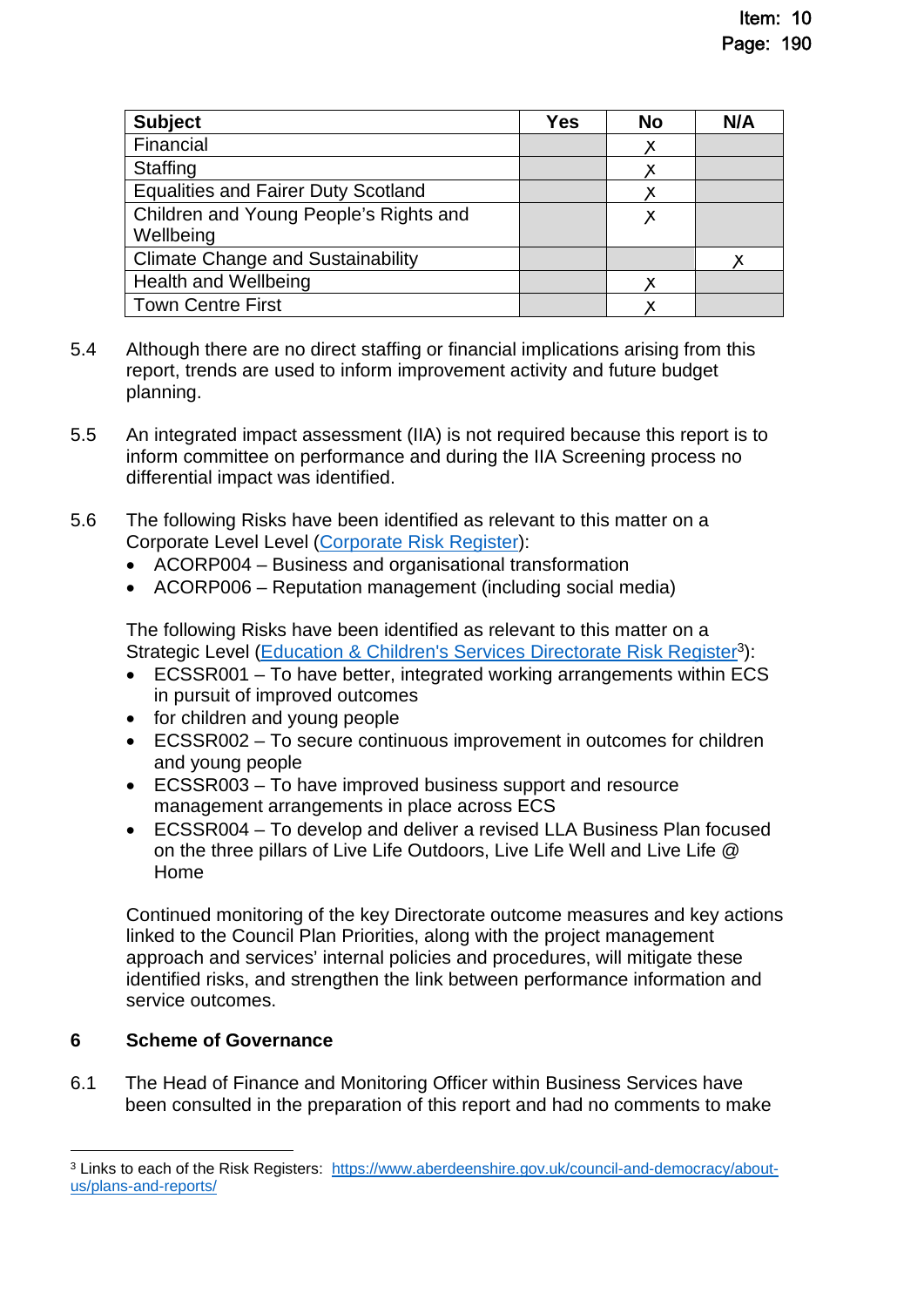and are satisfied that the report complies with the **Scheme of Governance** and relevant legislation.

6.2 The Committee is able to consider and take a decision on this item in terms of Section E.1.1 of the List of Committee Powers in Part 2A of the Scheme of Governance as it relates to policy issues and resource matters (within agreed budgets) for Children's Social Work Services and Education, and Section E.6.1 as it relates to the scrutiny and review of the effectiveness of Council policy implementation and Council service delivery in respect of functions within its remit.

#### **Laurence Findlay Director of Education & Children's Services**

Report prepared by Gillian Milne, Business Support & Performance Manager, and Imogen Fitzgerald, Analysis & Research Officer, and Gillian Strachan, Strategic Change Leader Date 29 October 2021

#### **List of Appendices:**

**Appendix 1 -** ECS Performance Monitoring Report – Measures of Success: Outcome Indicators April to September 2021 Update (Council Priorities 2020-2022)

**Appendix 2 -** ECS Performance Monitoring Report – Key Directorate Actions April to September 2021 Update (Council Priorities 2020-2022)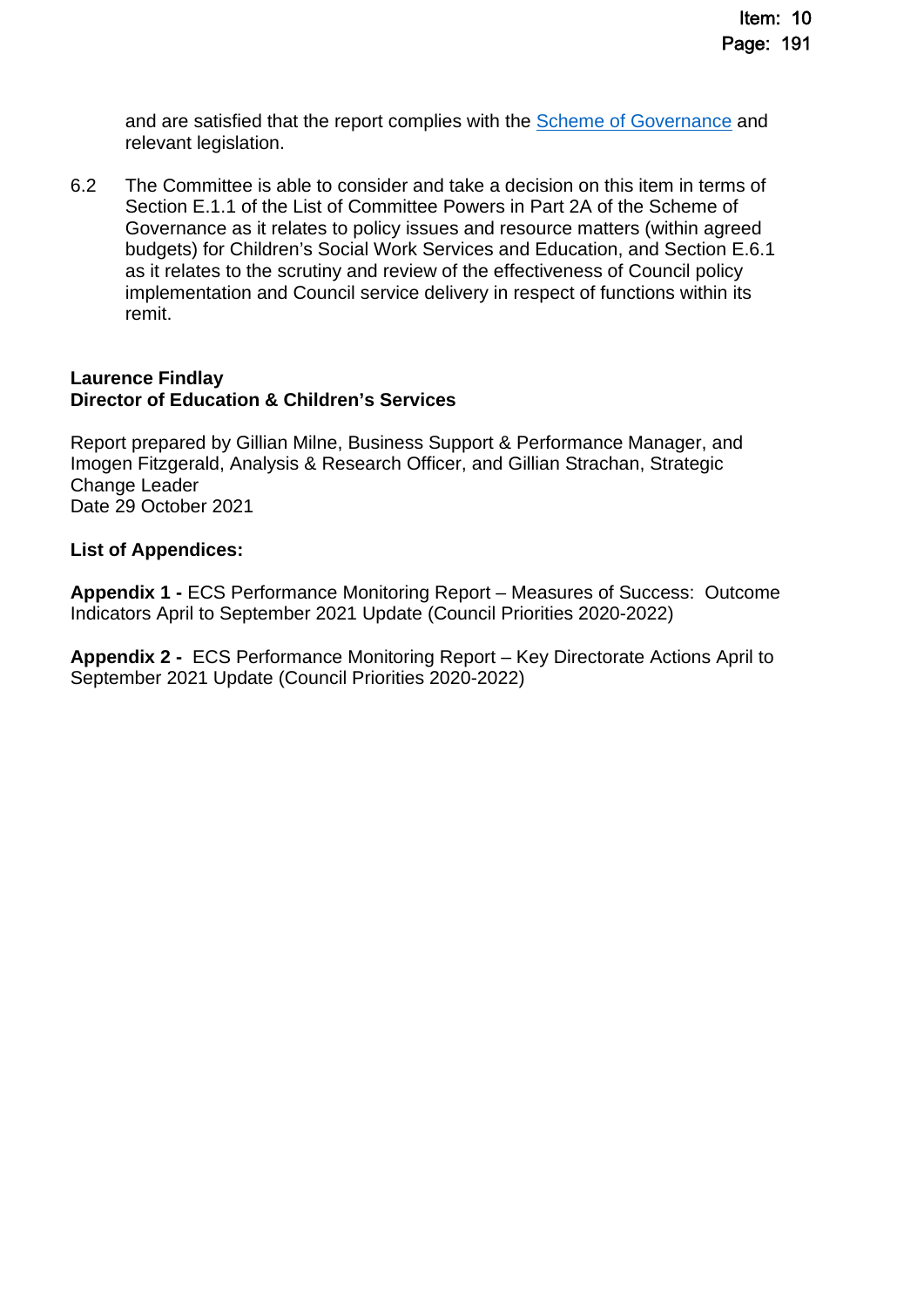COUNC

**Aberdeenshire** 

# **APPENDIX 1:** ECS Performance Monitoring Report – Measures of Success: Outcome Indicators April to September 2021 Update (Council Priorities 2020-

2022)

**Generated on:** 21 October 2021



*QUARTERLY PI trend definition: Short trends are calculated by comparing the value for the current period to the value immediately preceding it, e.g. Q1 2021/22 is compared to Q4 2020/21. Long trends are calculated by comparing the current value to an average of historic values in the three years preceding, e.g. Q1 2020/21 is compared to an average of all the quarterly values in the preceding three years (i.e. 12 quarters, Q1 2018/19 to Q4 2020/21).*

*BI-ANNUAL PI trend definition: Short trends are calculated similar to quarterly but e.g. H1 2021/22 performance (reporting Q1 and Q2, or April to September) is compared*  to H2 2020/21 performance (Q3 and Q4, or October to March). Long trends are calculated e.g. H1 2021/22 is compared to an average of all the half-yearly values in the *preceding three years (i.e. 6 half-years, H1 2018/19 to H2 2020/21).*

*ANNUAL PI trend definition: Short trends are also calculated similar to quarterly, but e.g. 2020/21 performance (reported during 2021/22 reporting cycle) is compared to 2019/20 performance; and long trends are calculated e.g. 2020/21 (reported during 2021/22 reporting cycle) is compared to an average of the annual performance in the preceding three years (2017/18 to 2019/20).* 

#### **Traffic Light: Red 0, Amber 0, Green 5, Unknown 0**

*Note: Red and amber thresholds are determined by services on an annual basis. The thresholds included in this report apply to the current reporting year only. YTD stands for Year-To-Date for the current reporting year which runs 1st April to 31st March.*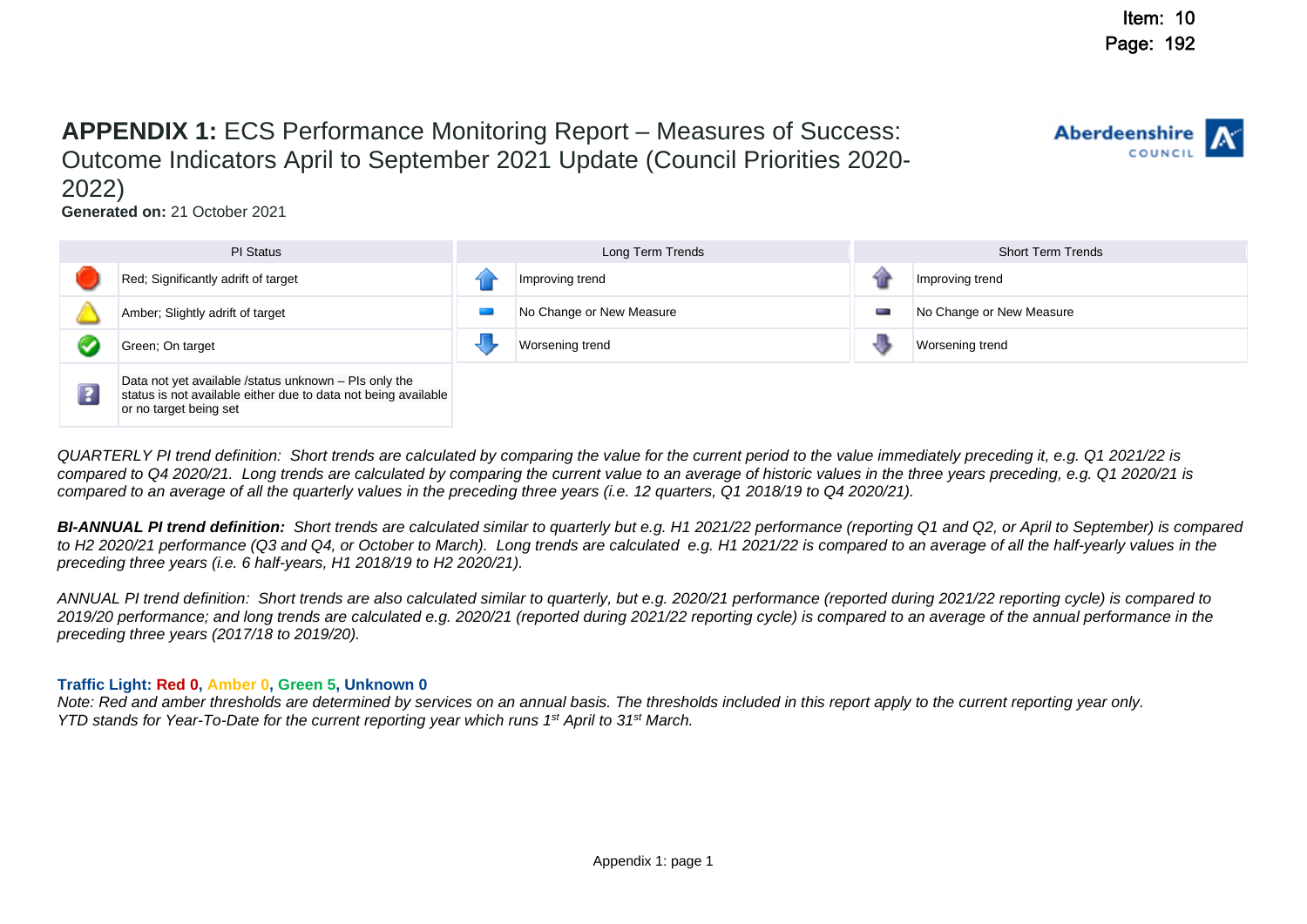#### **Council Priorities 2020-2022: 1. To secure continuous improvement in outcomes for ALL children and young people**

| <b>Performance Measure</b>                                                             | <b>Current</b><br>Target | Amber<br>Threshold | ∣Red<br>Threshold |         | Value     | <b>Status Spark Chart</b> |       |  |
|----------------------------------------------------------------------------------------|--------------------------|--------------------|-------------------|---------|-----------|---------------------------|-------|--|
|                                                                                        |                          |                    |                   | 2018/19 | $155.2\%$ |                           |       |  |
| 1.11 Aberdeenshire: Attainment - Percentage of S4<br>getting 5+ SCQF awards at level 5 | 52.6%                    | 51.5%              |                   |         | 50.0%     | 2019/20                   | 61.1% |  |
|                                                                                        |                          |                    |                   | 2020/21 | 57.0%     |                           |       |  |

This measure is based on data published on the Scottish Government *Insight* national benchmarking tool. However, as a result of the **[changes to the awarding methodology](https://www.sqa.org.uk/sqa/94362.html)** used for the 2020 exam diet due to the impact of the Covid-19 response (with estimates featuring as the core element of the certification process), and for the 2021 exam diet (using the **[alternative](https://www.sqa.org.uk/sqa/96760.html)  [certification model](https://www.sqa.org.uk/sqa/96760.html)** based on evidenced **[teacher judgement](https://www.sqa.org.uk/sqa/97701.html)**), it is strongly recommended to take into account these changes to the awarding methodologies when considering any variations or patterns in results highlighted here as these will not be directly comparable to results in previous years or future years. Result rates have been provided compared to the 2019 (pre-Covid) and 2020 exam diet for illustration purposes only.

This percentage for school session 2020/21 is based on the 2021 exam diet, where five or more awards were gained at Level 5 or above by the end of S4.

Performance on this measure combining the 17 secondary schools across Aberdeenshire has largely sustained the overall improvement seen over recent years (57.0%), although 4.1% lower than the 2020 diet (61.1%), the current rate is on a par with levels achieved pre-Covid (+1.8% compared to 2019 exam diet), with an improvement of 3.7% when compared to three years ago (2017/18 achieved 53.3% based on the 2018 exam diet), and +11.4% compared to five years ago (2015/16 achieved 45.6% based on the 2016 exam diet). With the further changes to the awarding methodology for this exam diet, increases in results were seen in four of our council areas (ranging between -1.1% and +6.3%) compared to the pre-Covid exam diet of 2019, and falls across all six council areas (range -0.8% and -8.9%) compared to the 2020 diet, which underlines the case that the results from 2020 and 2021 are not directly comparable following the Ministerial direction to award based on teacher judgement.

Further detail on the attainment and achievement of young people in Aberdeenshire secondary schools in accredited awards during the 2020/21 school session will be considered, however a report highlighting recommendations from the OECD (Organisation for Economic Cooperation and Development) which are likely to have significant implications for the education system and assessment practices in Aberdeenshire schools was considered at the ECS Committee meeting of **[7th October 2021](https://committees.aberdeenshire.gov.uk/committees.aspx?commid=494&meetid=19868)** (**[Item 7](https://committees.aberdeenshire.gov.uk/FunctionsPage.aspx?dsid=109049&action=GetFileFromDB)**).

In August 2021, SQA set out the key detail on **[plans for assessment of National Qualifications for session 2021/22](https://www.sqa.org.uk/sqa/98798.html)** following confirmation from the Cabinet Secretary for Education and Skills that exams are to resume.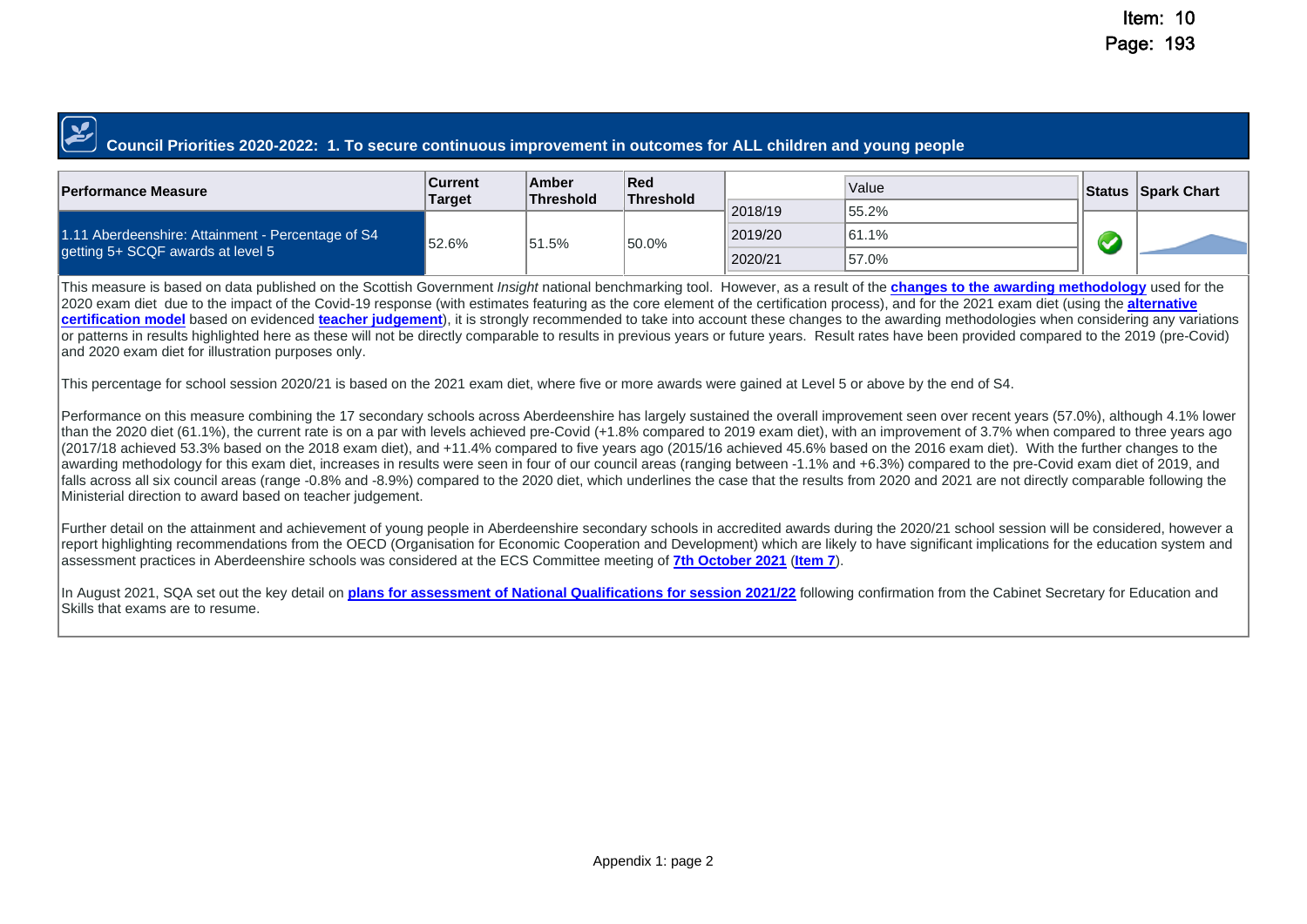| <b>Performance Measure</b>                        | Current<br><b>Target</b> | Amber<br>Threshold | Red<br>Threshold |         | Value | <b>Status Spark Chart</b> |
|---------------------------------------------------|--------------------------|--------------------|------------------|---------|-------|---------------------------|
|                                                   |                          |                    |                  | 2018/19 | 44.5% |                           |
| 1.12 Aberdeenshire: Attainment - Percentage of S5 | 44.1%                    | 43.2%              | 41.9%            | 2019/20 | 46.5% |                           |
| getting 3+ SCQF awards at level 6                 |                          |                    |                  | 2020/21 | 47.6% |                           |

This measure is based on data published on the Scottish Government *Insight* national benchmarking tool. However, as a result of the **[changes to the awarding methodology](https://www.sqa.org.uk/sqa/94362.html)** used for the 2020 exam diet due to the impact of the Covid-19 response (with estimates featuring as the core element of the certification process), and for the 2021 exam diet (using the **[alternative](https://www.sqa.org.uk/sqa/96760.html)  [certification model](https://www.sqa.org.uk/sqa/96760.html)** based on evidenced **[teacher judgement](https://www.sqa.org.uk/sqa/97701.html)**), it is strongly recommended to take into account these changes to the awarding methodologies when considering any variations or patterns in results highlighted here as these will not be directly comparable to results in previous years or future years. Result rates have been provided compared to the 2019 (pre-Covid) and 2020 exam diet for illustration purposes only.

This percentage for school session 2020/21 is based on the 2021 exam diet, where three or more awards were gained at Level 6 or above by the end of S5.

Performance on this measure combining the 17 secondary schools across Aberdeenshire has continued to build on the overall improvement seen over recent years (47.6%), although 1.1% higher than the 2020 diet (46.5%), the current rate follows the pattern of increasing levels achieved pre-Covid (+3.1% compared to 2019 exam diet), with an improvement of 7.4% when compared to three years ago (2017/18 achieved 40.2% based on the 2018 exam diet), and +9.5% compared to five years ago (2015/16 achieved 38.1% based on the 2016 exam diet). With the further changes to the awarding methodology for this exam diet, increases in results were seen in five of our council areas (ranging between -1.7% and +6.3%) compared to the pre-Covid exam diet of 2019, and increases across four council areas (range -0.6% and +3.8%) compared to the 2020 diet - however, it remains the case that the results from 2020 and 2021 are not considered directly comparable with previous years following the Ministerial direction to award based on teacher judgement.

Further detail on the attainment and achievement of young people in Aberdeenshire secondary schools in accredited awards during the 2020/21 school session will be considered, however a report highlighting recommendations from the OECD (Organisation for Economic Cooperation and Development) which are likely to have significant implications for the education system and assessment practices in Aberdeenshire schools was considered at the ECS Committee meeting of **[7th October 2021](https://committees.aberdeenshire.gov.uk/committees.aspx?commid=494&meetid=19868)** (**[Item 7](https://committees.aberdeenshire.gov.uk/FunctionsPage.aspx?dsid=109049&action=GetFileFromDB)**).

In August 2021, SQA set out the key detail on **[plans for assessment of National Qualifications for session 2021/22](https://www.sqa.org.uk/sqa/98798.html)** following confirmation from the Cabinet Secretary for Education and Skills that exams are to resume.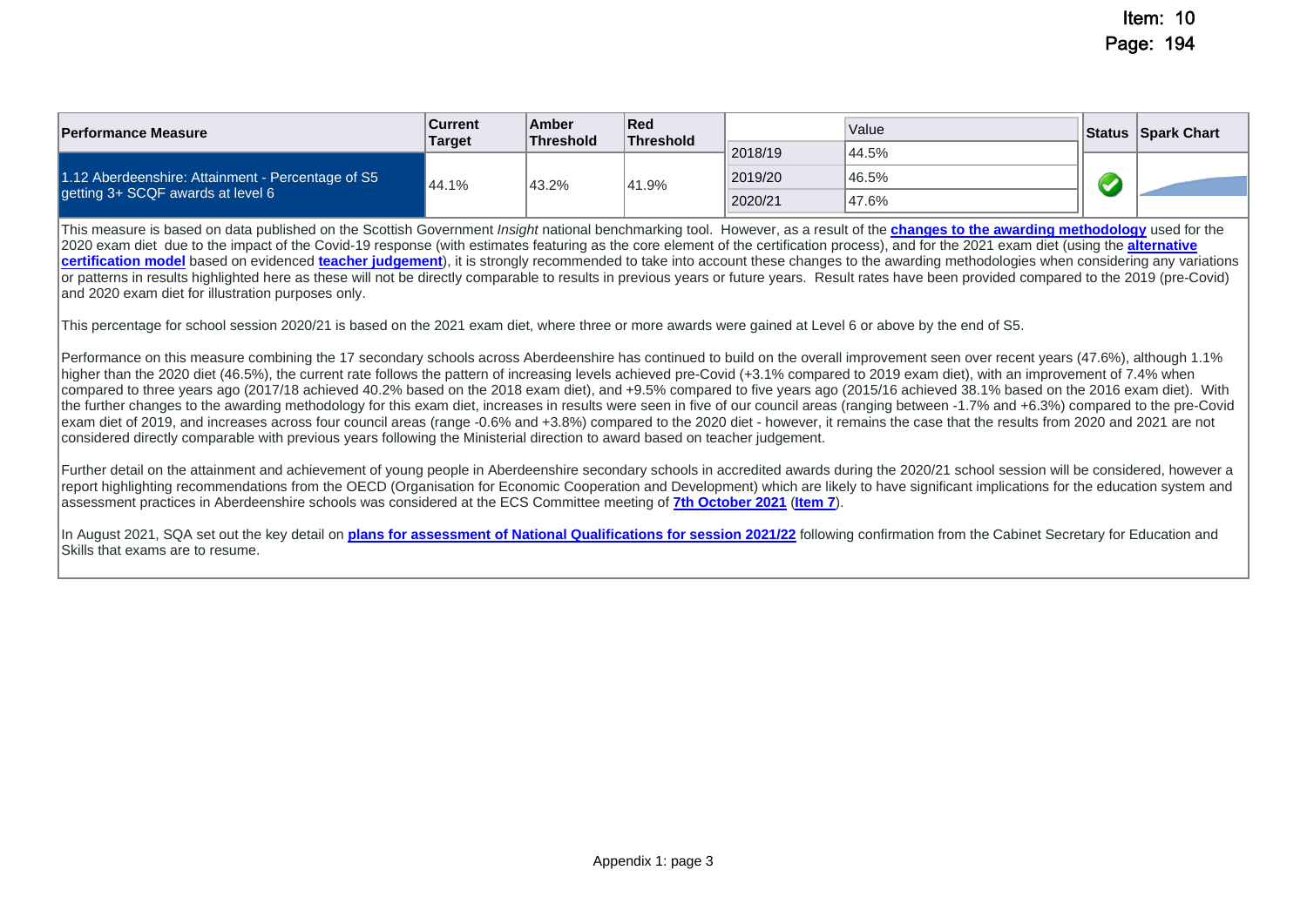| <b>Performance Measure</b>                                                                                    | <b>Current</b><br><b>Target</b> | Amber<br><b>Threshold</b> | Red<br><b>Threshold</b> |         | Value           |         | <b>Status Spark Chart</b> |  |  |
|---------------------------------------------------------------------------------------------------------------|---------------------------------|---------------------------|-------------------------|---------|-----------------|---------|---------------------------|--|--|
| 1.13 Aberdeenshire: The difference in average tariff score 123<br>of all S4 in SIMD Quintile 5 and Quintile 1 |                                 | 129.15                    |                         |         |                 | 2018/19 | 156                       |  |  |
|                                                                                                               |                                 |                           | 135.3                   | 2019/20 | 10 <sup>1</sup> |         |                           |  |  |
|                                                                                                               |                                 |                           |                         | 2020/21 | 113             |         |                           |  |  |

This measure is reported based on data published on the Scottish Government *Insight* national benchmarking tool. However, as a result of the **[changes to the awarding methodology](https://www.sqa.org.uk/sqa/94362.html)** used for the 2020 exam diet due to the impact of the Covid-19 response (with estimates featuring as the core element of the certification process), and for the 2021 exam diet (using the alternative **[certification model](https://www.sqa.org.uk/sqa/96760.html)** based on evidenced **[teacher judgement](https://www.sqa.org.uk/sqa/97701.html)**), it is strongly recommended to take into account these changes to the awarding methodologies when considering any variations or patterns in results highlighted here as these will not be directly comparable to results in previous years or future years. Result rates have been provided compared to the 2019 (pre-Covid) and 2020 exam diet for illustration purposes only.

The figure is based on the SQA 2021 exam diet, measuring the difference in the average tariff score of all S4 pupils in SIMD (Scottish Index of Multiple Deprivation) quintile five and quintile one, with the aim to minimise this.

Although the short trend indicates a marginal increase in gap, the long trend indicates an improving picture for this measure, with the gap in the average tariff score up 12 in the 2021 exam diet (113) when compared with the 2020 diet (101) but reducing by 43 compared to the pre-Covid 2019 exam diet (156) and is in line with the national gap for 2021 (110). The most notable change relates to SIMD decile 1 (where quintile 1 is the total of deciles 1 and 2), with an increase in average tariff score of 226% on those seen in the 2020 diet - however caution is advised when considering such variations due to the very small cohorts in this decile (less than 10 in the 2019 and 2020 diets but increasing three-fold in the latest diet).

It is worth noting, on reviewing the cohorts there are some variations in movement that differs for Aberdeenshire compared with those experienced across Scotland which may have some influence on any average tariff score differences indicated: Aberdeenshire shows a reduction in the cohort for SIMD Quintile 5 (down 256, or 23.2%), whereas nationally this quintile reduced at a lower rate (down 308, or 2.9%). For Aberdeenshire, the cohort in Quintile 1 remains small year-on-year, however increased by 69.1% in the 2021 diet (up 34), whereas nationally this quintile remained relatively stable (up 337, or 2.9%).

Further detail on the attainment and achievement of young people in Aberdeenshire secondary schools in accredited awards during the 2020/21 school session will be considered, however a report highlighting recommendations from the OECD (Organisation for Economic Cooperation and Development) which are likely to have significant implications for the education system and assessment practices in Aberdeenshire schools was considered at the ECS Committee meeting of **[7th October 2021](https://committees.aberdeenshire.gov.uk/committees.aspx?commid=494&meetid=19868)** (**[Item 7](https://committees.aberdeenshire.gov.uk/FunctionsPage.aspx?dsid=109049&action=GetFileFromDB)**).

In August 2021, SQA set out the key detail on **[plans for assessment of National Qualifications for session 2021/22](https://www.sqa.org.uk/sqa/98798.html)** following confirmation from the Cabinet Secretary for Education and Skills that exams are to resume.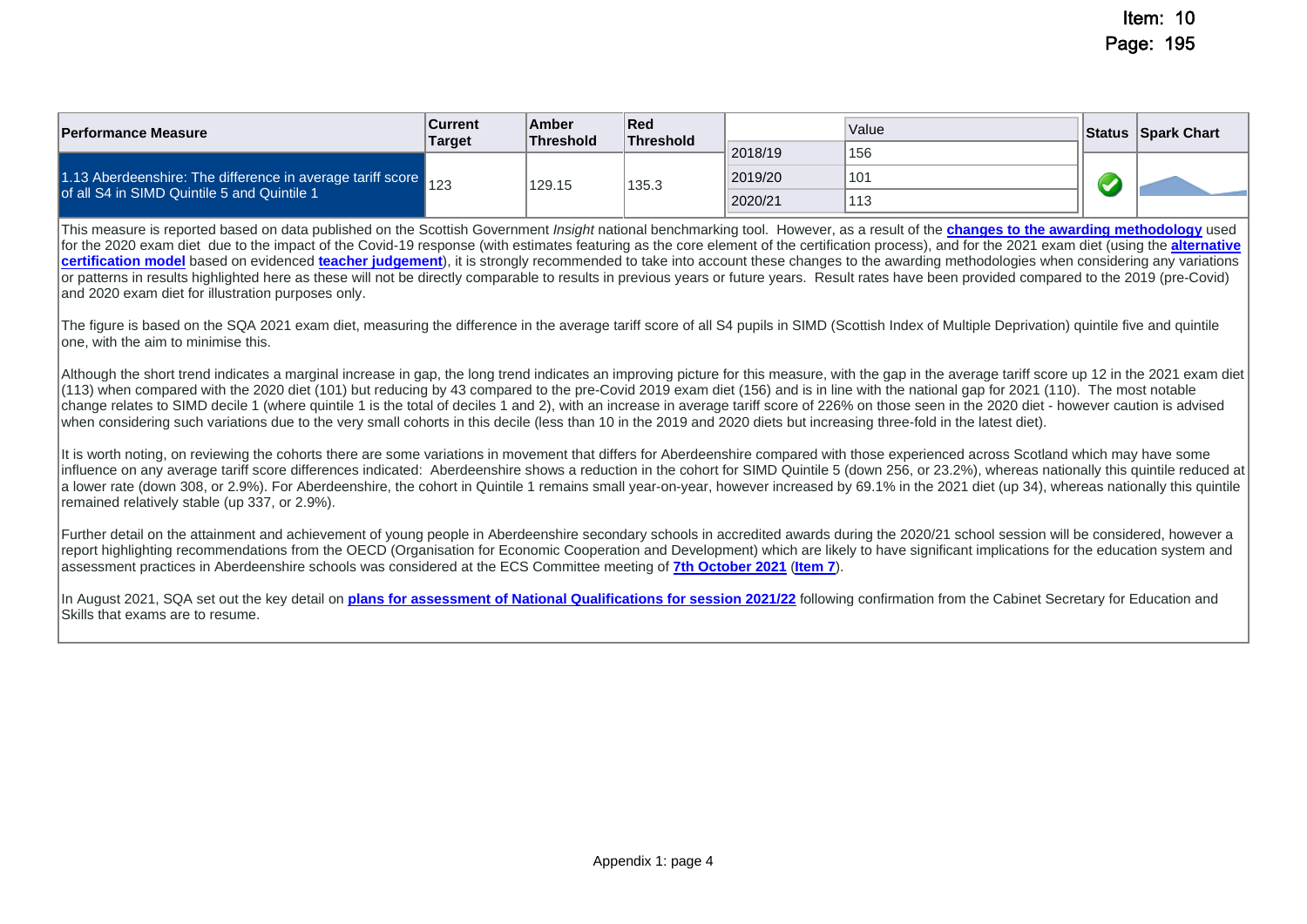| <b>Performance Measure</b>                                                     | <b>Current</b><br><b>Target</b> | Amber<br><b>Threshold</b> | $\sf Red$<br>Threshold |         | Value |  | <b>Status Spark Chart</b> |
|--------------------------------------------------------------------------------|---------------------------------|---------------------------|------------------------|---------|-------|--|---------------------------|
| 1.16 Aberdeenshire: Number of young people currently                           | 319                             | 303                       |                        | 2019/20 | 208   |  |                           |
| involved in Foundation Apprenticeship (FA) programmes                          |                                 |                           | 287                    | 2020/21 | 324   |  |                           |
| in Aberdeenshire schools as part of the Aberdeenshire<br>Imanaged FA programme |                                 |                           |                        | 2021/22 | 1414  |  |                           |

There was significant growth in the numbers of students wishing to engage in a Foundation Apprenticeship during session 2021-22. The biggest increases came in the Care frameworks (Children and Young People and Social Healthcare), both of which attracted cohorts in excess of 100 students, and in Creative & Digital Media, which is now running in 6 schools, attracting 70 students.

In addition to the 414 students reported under this PI being involved in Foundation Apprenticeships at SCQF\* Level 6 (equivalent to a Higher grade), there are also well over 200 students are also involved in Foundation Apprenticeships at SCQF Levels 4 and 5 in Automotive Skills, Construction Skills and Hospitality.

Please note that the definition of this measure has been adjusted so that it is now based only on Aberdeenshire managed Foundation Apprenticeships as from Oct 2021. Historical data has been adjusted to reflect this change.

#### \***[Scottish Credit and Qualifications Framework](https://scqf.org.uk/)**

| <b>Performance Measure</b>                                                                                          | Current<br><b>Target</b> | Amber<br><b>Threshold</b> | Red<br><b>Threshold</b> |         | Value                                             | <b>Base</b> | Status Spark Chart |
|---------------------------------------------------------------------------------------------------------------------|--------------------------|---------------------------|-------------------------|---------|---------------------------------------------------|-------------|--------------------|
| 1.17 Aberdeenshire: Percentage of young people                                                                      |                          |                           |                         | 2018/19 | New measure introduced 2019/20<br>reporting cycle |             |                    |
| successfully completing a Foundation Apprenticeship (FA) 70.0%<br>programme in Aberdeenshire schools as part of the |                          | 65.0%                     | 60.0%                   | 2019/20 | 86.1%                                             | 201         |                    |
| Aberdeenshire managed FA programme                                                                                  |                          |                           |                         | 2020/21 | 76.4%                                             | 313         |                    |

Some FA programmes are two years in duration. This figure is the percentage of those students on either 1 year or 2 year FA programmes who were scheduled to complete this year.

Despite being lower than the figure achieved in the previous year (76.4% compared with 86.1%), given that the entire year was Covid affected, this figure represents a very positive performance and exceeds that achieved across Scotland as a whole. It is also worth noting that just under 90% of the original cohort of students were still engaged in their FA programme at the end of the course, with 85% of them achieving either the full award, or a National Progression Award (or National Certificate) component, or some component Units.

This is testament to the efforts of the students, their parents and carers, school staff, external learning providers and employers who worked together to ensure that the students had the opportunity to complete their FA programme in the context of an extremely challenging year.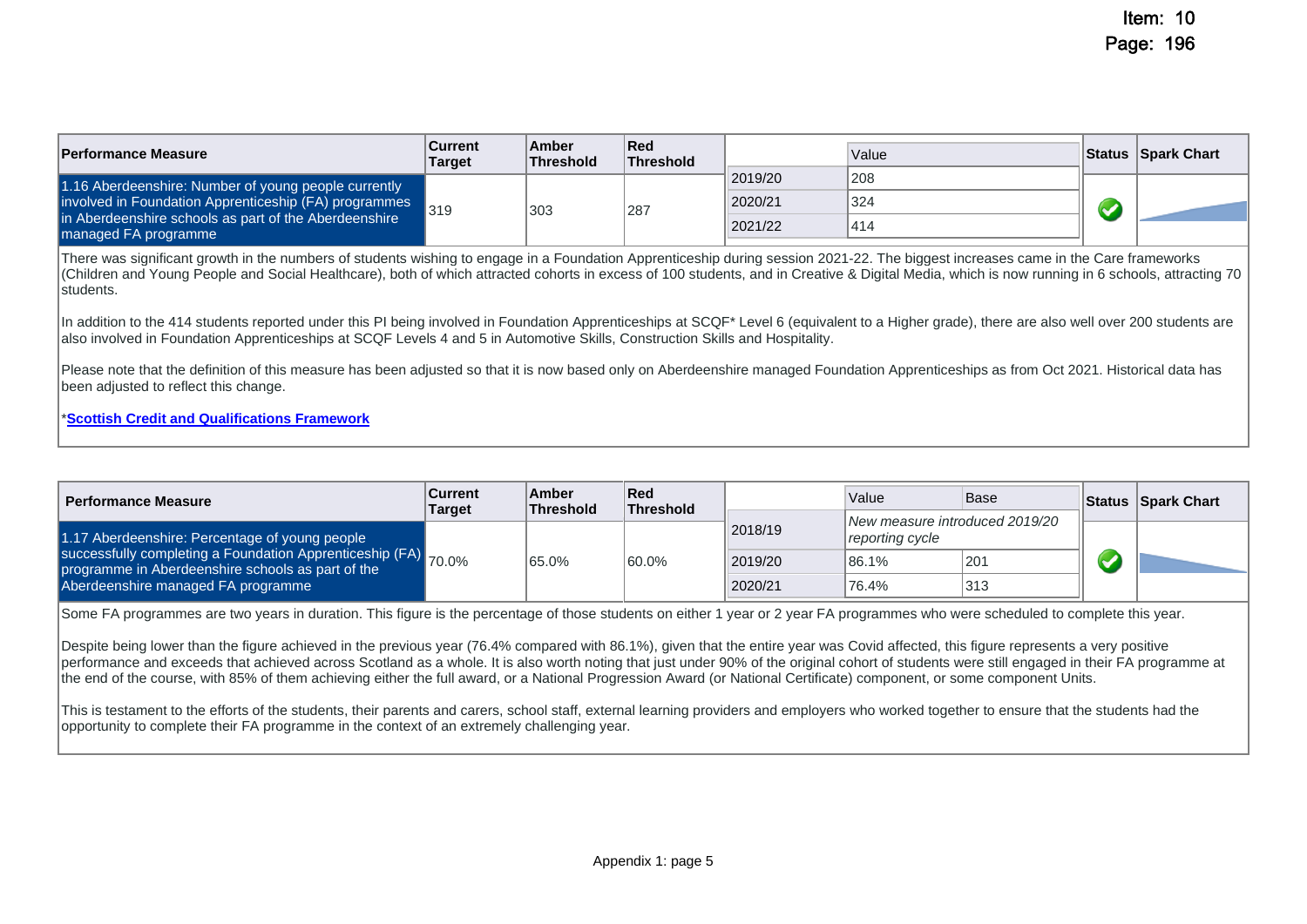|                                                                                      | Summary of other annual ECS Performance Outcome Measures scheduled for update later in the reporting year 2021/22                                                                                                                                                                      |                                                                                                                                                                                                                                                                                                     |  |  |  |  |  |  |  |  |
|--------------------------------------------------------------------------------------|----------------------------------------------------------------------------------------------------------------------------------------------------------------------------------------------------------------------------------------------------------------------------------------|-----------------------------------------------------------------------------------------------------------------------------------------------------------------------------------------------------------------------------------------------------------------------------------------------------|--|--|--|--|--|--|--|--|
| <b>Council Priority (CP): Topic</b>                                                  | <b>Description</b>                                                                                                                                                                                                                                                                     | Availability                                                                                                                                                                                                                                                                                        |  |  |  |  |  |  |  |  |
| <b>CP1: Early Years and Childcare</b>                                                | Group of annual indicators measuring take-up and Care Inspectorate QI gradings                                                                                                                                                                                                         | April/May nearing end of school session 2021/22.                                                                                                                                                                                                                                                    |  |  |  |  |  |  |  |  |
| CP1: Average QI grading                                                              | Annual indicators measuring the average QI grading for Education Scotland Quality<br>Indicators '2.3 Learning, teaching and assessment' and '3.2 Raising attainment and<br>achievement' in mainstream schools                                                                          | January/February approx. mid-point of school session<br>2021/22.                                                                                                                                                                                                                                    |  |  |  |  |  |  |  |  |
| <b>CP1: School leaver destinations</b>                                               | Annual indicators measuring the percentage of school leavers who have left school,<br>securing a positive post-school destination                                                                                                                                                      | February/March following the end of the previous school<br>session (2020/21).                                                                                                                                                                                                                       |  |  |  |  |  |  |  |  |
| CP1: Achieving expected CfE level<br>in English Literacy and Numeracy                | Group of annual indicators measuring the percentage of P1, P4, P7 and S3 achieving the<br>expected CfE level relevant to the child or young person's stage, based on teacher<br>professional judgements                                                                                | National comparison usually published December<br>following the end of school session. Not reportable last<br>year (school session 2019/20) due to ACEL 2019/20<br>data collection cancellation following school closures in<br>March 2020. Partial collection for session 2020/21 (P1,<br>P4. P7). |  |  |  |  |  |  |  |  |
| <b>CP1: Children's Services</b><br>supervision requirements and<br>reports submitted | Annual indicators measuring the percentage of children seen within 15 days of a new<br>supervision requirement being made, and the percentage of reports submitted to the<br>Children's Reported within the target timescale                                                           | New measure previously reported as part of LGBF SPI <sup>4</sup><br>suite of measures.                                                                                                                                                                                                              |  |  |  |  |  |  |  |  |
| CP2: School leaver destinations of<br><b>CEYP</b>                                    | Annual indicator measuring the percentage of Care Experienced Young People school<br>leavers who have left school, securing a positive post-school destination                                                                                                                         | February/March following the end of the previous school<br>session (2020/21).                                                                                                                                                                                                                       |  |  |  |  |  |  |  |  |
| CP2: Average Tariff Score of<br><b>CEYP</b> school leavers                           | Annual indicator measuring the average SCQF tariff score achieved by care experienced<br>young people in the latest exam diet who have left school                                                                                                                                     | February/March following the end of the previous school<br>session (exam diet 2021).                                                                                                                                                                                                                |  |  |  |  |  |  |  |  |
| <b>CP2: Children's Services</b><br>placements and engagement                         | Annual indicators measuring the percentage of children looked after away from home who<br>experience three or fewer placements, and the percentage of children and young people<br>engaged with the Throughcare and Aftercare service who were in training, education or<br>employment | New measure previously reported as part of LGBF SPI<br>suite of measures.                                                                                                                                                                                                                           |  |  |  |  |  |  |  |  |
| CP2: GIRFEC multi-agency<br>planning and groups                                      | New indicators under development to measure the percentage improvement of quality of the<br>GIRFEC multi-agency planning process, and the proportion of GIRFEC groups engaged in<br>local improvement activity                                                                         | Under development.                                                                                                                                                                                                                                                                                  |  |  |  |  |  |  |  |  |
| CP3: Enhancing pace of estate<br>review                                              | A group of indicators under development to measure the percentage reduction in carbon<br>footprint, reduction in whole life costs, proportion of estate matching demand, and the<br>percentage of estate with improved suitability and condition grades                                | Under development.                                                                                                                                                                                                                                                                                  |  |  |  |  |  |  |  |  |

<sup>4</sup> Local Government Benchmarking Framework Statutory Performance Indicators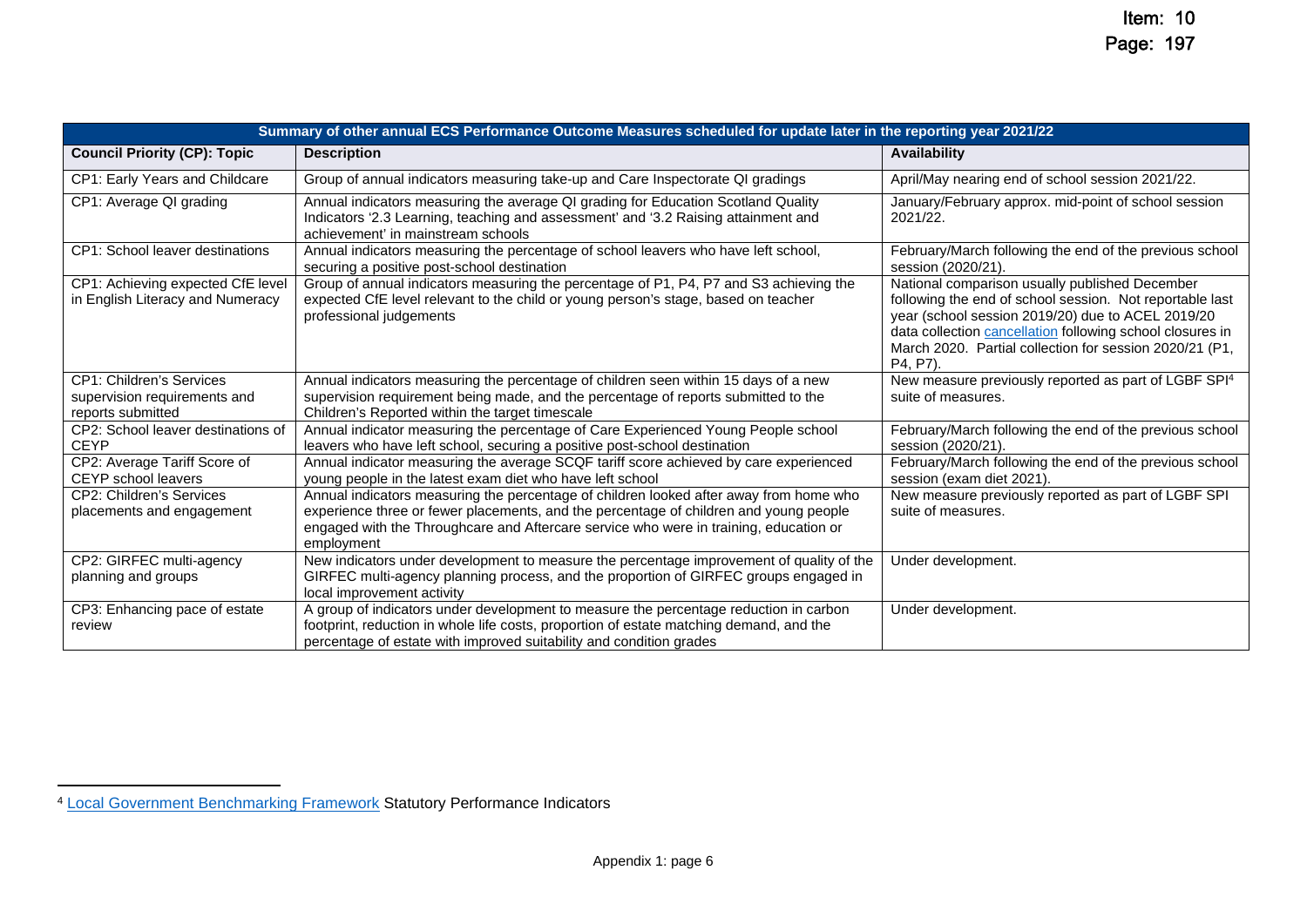# **APPENDIX 2:** ECS Mid-Year Performance Monitoring Report – Key Directorate

Actions April to September 2021 Update (Council Priorities 2020-2022)

**Generated on:** 21 October 2021

| <b>Action Status</b> |                                    |  |  |  |  |  |  |  |
|----------------------|------------------------------------|--|--|--|--|--|--|--|
|                      | Cancelled                          |  |  |  |  |  |  |  |
|                      | Overdue; Neglected                 |  |  |  |  |  |  |  |
|                      | Unassigned; Check Progress         |  |  |  |  |  |  |  |
|                      | Not Started; In Progress; Assigned |  |  |  |  |  |  |  |
|                      | Completed                          |  |  |  |  |  |  |  |

| <b>ECS Committee reported Key Directorate Plan Actions 2020-2022 - Overall progress:</b> | 40% |
|------------------------------------------------------------------------------------------|-----|
|                                                                                          |     |

# **Council Priorities 2020-2022: 1. To secure continuous improvement in outcomes for ALL children and young people**

| <b>Action</b>                                                                                                       | <b>Description</b>                                 | <b>Status</b> | <b>Progress</b> | Due Date    | Latest Note                                                                                                                                                                                                                                                                                                                                                                                                                                                                                                                                                                                 |
|---------------------------------------------------------------------------------------------------------------------|----------------------------------------------------|---------------|-----------------|-------------|---------------------------------------------------------------------------------------------------------------------------------------------------------------------------------------------------------------------------------------------------------------------------------------------------------------------------------------------------------------------------------------------------------------------------------------------------------------------------------------------------------------------------------------------------------------------------------------------|
| Successful delivery of the<br>redesign of our<br>Instrumental Music<br>delivery model, project<br>within timescales | Redesign our Instrumental<br>Music delivery model. |               | 30%             | 31-Mar-2022 | 1a. Update:<br>$\blacktriangleright$ Savings have been identified in anticipation of significant savings being<br> required <br>I Instrumental Music Service Manager Profile is being updated to reflect<br>ongoing duties to match a new delivery model to include blended<br>learning and delivery utilising digital technology<br>• Recruitment process for Instrumental Music Service Manager<br>permanent post<br>$\bullet$ Meetings with all instructors (individually) have taken place with the<br>redesign of the service include blended delivery and savings being<br>ldiscussed |

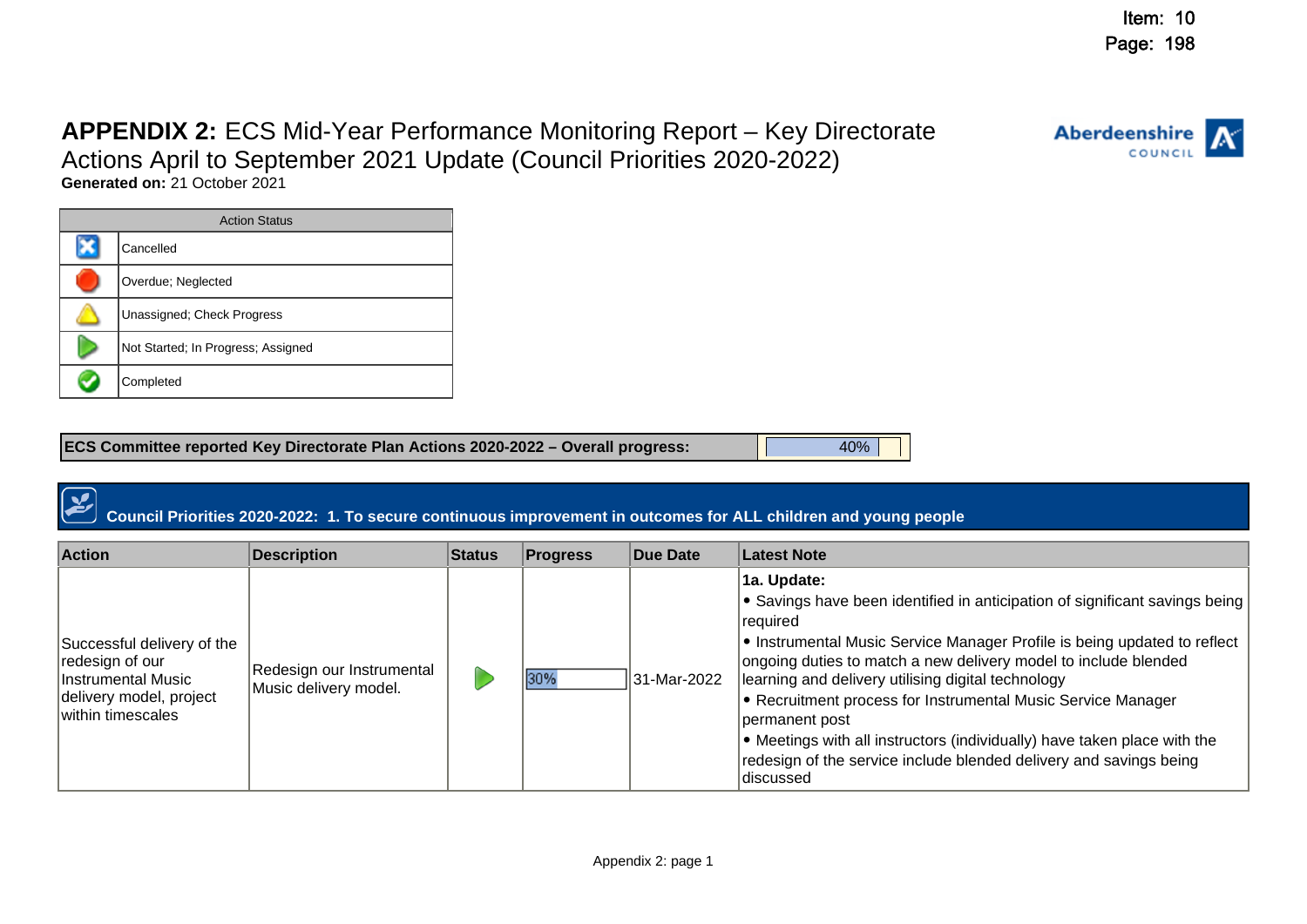| <b>Action</b>                                                                                                                        | <b>Description</b>                                                                       | <b>Status</b> | <b>Progress</b> | <b>Due Date</b> | <b>Latest Note</b>                                                                                                                                                                                                                                                                                                                                                                                                                                                                                 |
|--------------------------------------------------------------------------------------------------------------------------------------|------------------------------------------------------------------------------------------|---------------|-----------------|-----------------|----------------------------------------------------------------------------------------------------------------------------------------------------------------------------------------------------------------------------------------------------------------------------------------------------------------------------------------------------------------------------------------------------------------------------------------------------------------------------------------------------|
|                                                                                                                                      |                                                                                          |               |                 |                 | • The Scottish Government have implemented free instrumental tuition<br>as of August 2021. This has the effect of significantly limiting any<br>potential revenue from tuition fees. This follows 18 months of the<br>suspension of tuition fees due to the COVID-19 pandemic                                                                                                                                                                                                                      |
|                                                                                                                                      |                                                                                          |               |                 |                 | 1b. Impact to Date / Key Achievements:                                                                                                                                                                                                                                                                                                                                                                                                                                                             |
|                                                                                                                                      |                                                                                          |               |                 |                 | · Identified savings have been initiated                                                                                                                                                                                                                                                                                                                                                                                                                                                           |
|                                                                                                                                      |                                                                                          |               |                 |                 | • Staff recruitment freeze                                                                                                                                                                                                                                                                                                                                                                                                                                                                         |
|                                                                                                                                      |                                                                                          |               |                 |                 | • Instrument purchase freeze                                                                                                                                                                                                                                                                                                                                                                                                                                                                       |
|                                                                                                                                      |                                                                                          |               |                 |                 | • Involvement of staff to establish new Music Centre delivery model                                                                                                                                                                                                                                                                                                                                                                                                                                |
|                                                                                                                                      |                                                                                          |               |                 |                 | . Involvement of staff in the redesign process for the Instrumental Music<br>Service Instrumental Tuition delivery                                                                                                                                                                                                                                                                                                                                                                                 |
|                                                                                                                                      |                                                                                          |               |                 |                 | • Consultation in the form of a survey sent to parents. Waiting for the<br>results of the survey at the time of writing                                                                                                                                                                                                                                                                                                                                                                            |
|                                                                                                                                      |                                                                                          |               |                 |                 | 1c. Next Steps:                                                                                                                                                                                                                                                                                                                                                                                                                                                                                    |
|                                                                                                                                      |                                                                                          |               |                 |                 | • Finalise and implement the new Music Centre Model                                                                                                                                                                                                                                                                                                                                                                                                                                                |
|                                                                                                                                      |                                                                                          |               |                 |                 | • Discuss Voluntary Severance opportunities with whole team                                                                                                                                                                                                                                                                                                                                                                                                                                        |
|                                                                                                                                      |                                                                                          |               |                 |                 | • Involve all staff in implementing a blended learning approach to<br>delivery                                                                                                                                                                                                                                                                                                                                                                                                                     |
|                                                                                                                                      |                                                                                          |               |                 |                 | 1d. Additional comments:<br>In order to meet the anticipated requirement to make savings of<br>£603,000, a reduction of instructor's salaries and therefore a loss of<br>instructor's jobs will be required. This is a concern because of the loss of<br>jobs as well as a reduced resource to deliver tuition effectively and<br>equitability. If the current full time equivalent (FTE) is to be retained,<br>then an increase in the baseline budget to meet the FTE costs will be<br>required. |
| Successful delivery of<br>review of 'Aberdeenshire'<br>ASN' in line with national<br>ASN support needs<br>project, within timescales | <b>Review of Aberdeenshire</b><br>ASN in line with national<br>ASN support needs review. | D             | 0%              | 31-Mar-2022     | 1a. Update:<br>A scoping paper outlining the three main strands of the Additional<br>Support Needs (ASN) review and the wide variety of work-streams within<br>each strand was submitted to the Education and Children's Services<br>Senior Leadership Team in March 2021. It was agreed that the                                                                                                                                                                                                  |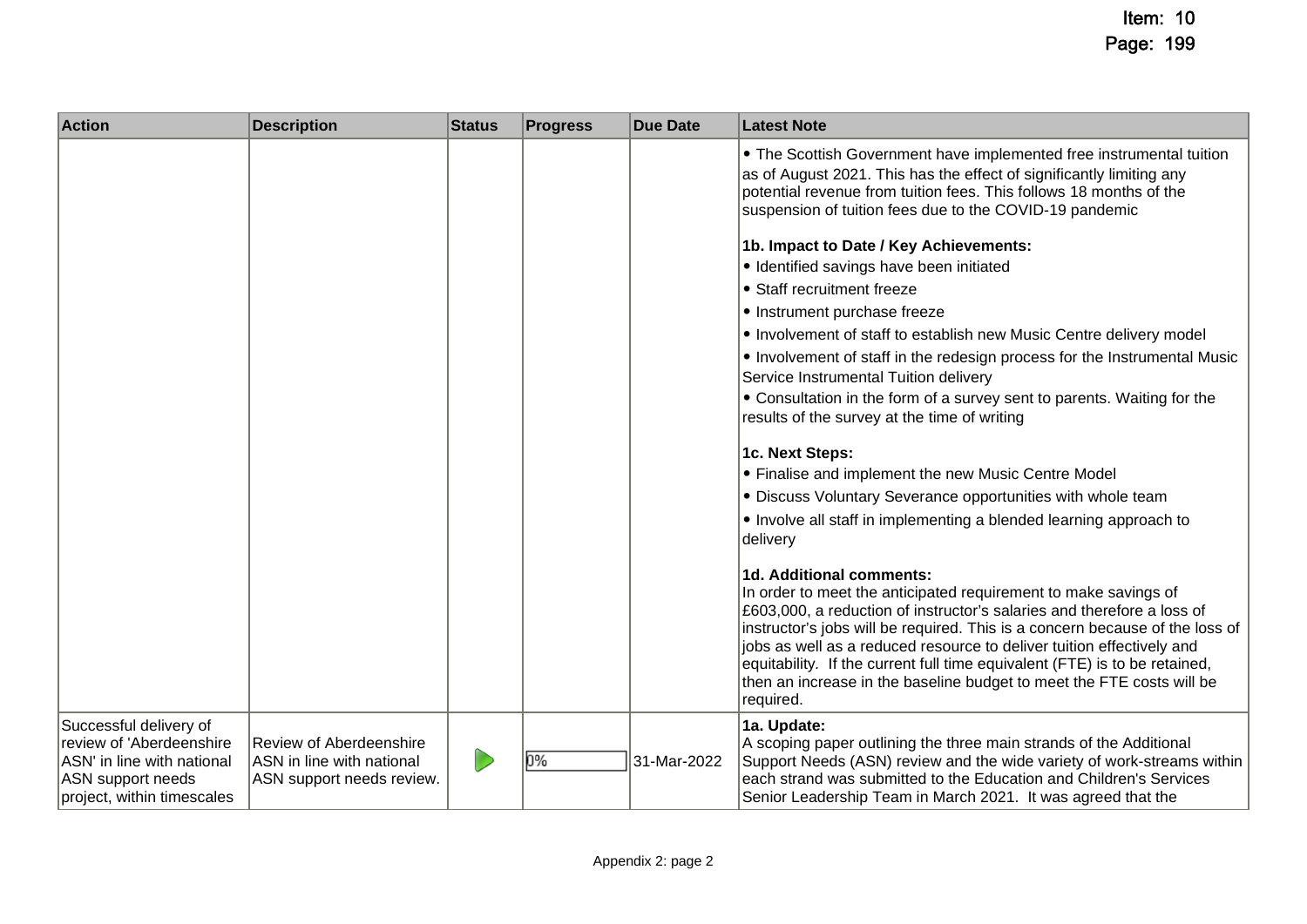| <b>Action</b>                                                 | <b>Description</b>                                                                                            | <b>Status</b> | <b>Progress</b> | <b>Due Date</b>  | <b>Latest Note</b>                                                                                                                                                                                                                                                                                |
|---------------------------------------------------------------|---------------------------------------------------------------------------------------------------------------|---------------|-----------------|------------------|---------------------------------------------------------------------------------------------------------------------------------------------------------------------------------------------------------------------------------------------------------------------------------------------------|
|                                                               |                                                                                                               |               |                 |                  | Inclusion, Equity & Wellbeing Team did not have capacity to undertake<br>the work and some additionality was therefore required. A temporary<br>appointment was made late September 2021, and the work has therefore<br>only just begun.                                                          |
|                                                               |                                                                                                               |               |                 |                  | 1b. Impact to Date / Key Achievements:<br>None                                                                                                                                                                                                                                                    |
|                                                               |                                                                                                               |               |                 |                  | 1c. Next Steps:<br>The following work-streams have been prioritised:<br>• Framework of Interventions                                                                                                                                                                                              |
|                                                               |                                                                                                               |               |                 |                  | • Minimum professional learning recommendations for key education<br>staff                                                                                                                                                                                                                        |
|                                                               |                                                                                                               |               |                 |                  | • Review of Pupil Support Assistant post                                                                                                                                                                                                                                                          |
|                                                               |                                                                                                               |               |                 |                  | • Review of Pupil Support Worker post<br>. Review of Language Development Outreach Service & Language Unit                                                                                                                                                                                        |
|                                                               |                                                                                                               |               |                 |                  | . Review of Enhanced Provision / Community Resource hub model -<br>community engagement phase October 2021 to March 2022.<br>• Development of professional learning and self-evaluation tools for<br>whole school inclusive approaches, starting with Autism, Mental Health,<br>Dyslexia, Nurture |
|                                                               |                                                                                                               |               |                 |                  | 1d. Additional comments:<br>None                                                                                                                                                                                                                                                                  |
|                                                               | Successful use of Pupil<br>Equity Funding (PEF) to<br>support the ability of all<br>pupils to engage with the |               |                 |                  | 1a. Update:<br>A key aim this session was to capture the impact and variety of planning<br>schools implemented with their Pupil Equity Funding.                                                                                                                                                   |
| Closing the attainment gap<br>- Pupil Equity Funding<br>(PEF) | curriculum whether<br>remotely or at face-to-face<br>delivery.<br>Pupil Equity Funding (PEF)                  | $\bullet$     |                 | 100% 30-Jun-2022 | It was decided to create a Microsoft form for Head Teachers to complete.<br>The data on this form would inform central officers of the scope of<br>planning across the school estate, the key themes emerging, the                                                                                |
|                                                               | has supported the Health &<br>Wellbeing of pupils                                                             |               |                 |                  | curricular areas schools were concentrating on, where the really good<br>practice is and the impact.                                                                                                                                                                                              |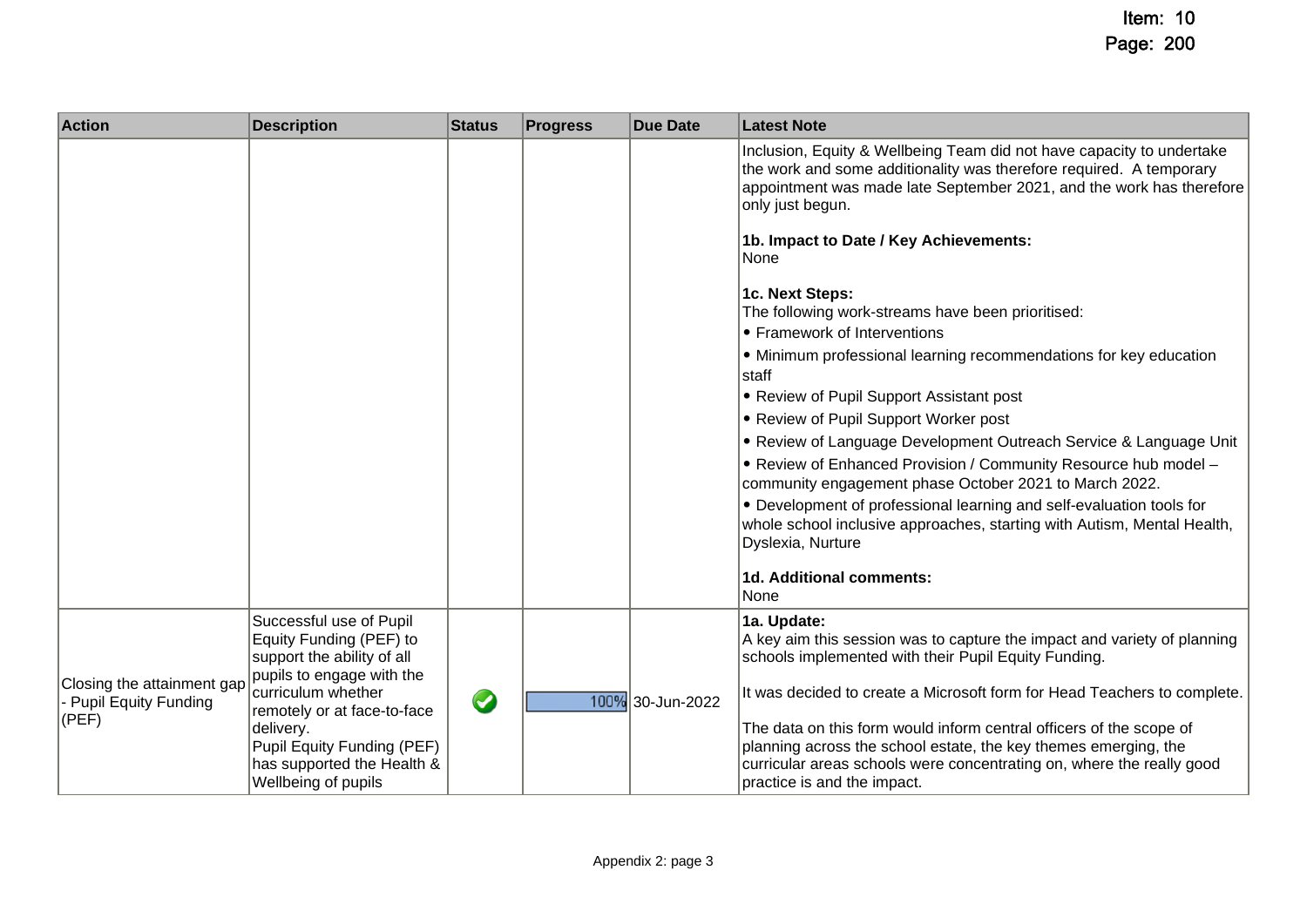| <b>Action</b>                                                             | <b>Description</b>                                                                                                                                                                                                                                                                                                                                                                                                                                                                                          | <b>Status</b> | <b>Progress</b> | <b>Due Date</b> | <b>Latest Note</b>                                                                                                                                                                                                                                                                                                                                                                                                                                                                                                                                                                                                                                                                                                     |
|---------------------------------------------------------------------------|-------------------------------------------------------------------------------------------------------------------------------------------------------------------------------------------------------------------------------------------------------------------------------------------------------------------------------------------------------------------------------------------------------------------------------------------------------------------------------------------------------------|---------------|-----------------|-----------------|------------------------------------------------------------------------------------------------------------------------------------------------------------------------------------------------------------------------------------------------------------------------------------------------------------------------------------------------------------------------------------------------------------------------------------------------------------------------------------------------------------------------------------------------------------------------------------------------------------------------------------------------------------------------------------------------------------------------|
|                                                                           | throughout the pandemic<br>by providing targeted and<br>intensive support to those<br>pupils in most need,<br>Pupil Equity Funding (PEF)<br>continues to support in a<br>targeted and intensive<br>manner those pupils as<br>they reengage with face-to-<br>face learning; specific<br>resources; IT.<br>Pupil Equity Funding (PEF)<br>survey to be issued to<br><b>Head Teachers to capture</b><br>the impact of PEF spend<br>this session on pupil<br>engagement, themes,<br>attainment, closing the gap. |               |                 |                 | The Microsoft form was completed by Head Teachers in June.<br>The results have been shared with Head of Service and the Director<br>Following guidance from the Director a report will be written for<br>Education and Children's Service Leadership Team in term 2 of this<br>session<br>1b. Impact to Date / Key Achievements:<br>• Microsoft form constructed<br>• Shared with key officers<br>• Head Teachers asked to complete by end of last session<br>• Results shared with Head of Service and Director<br>• Director provided feedback on next steps<br>1c. Next Steps:<br>Report to be issued to Education and Children's Services Leadership<br>Team by end of term 2.<br>1d. Additional comments:<br>None |
| Deliver the Aberdeenshire<br>National Improvement<br>Framework (NIF) Plan | Deliver a high-quality NIF<br>Plan focussing on literacy,<br>numeracy, and health &<br>wellbeing as key priorities.                                                                                                                                                                                                                                                                                                                                                                                         | D             | 75%             | 31-Mar-2022     | 1a. Update:<br>Our National Improvement Framework (NIF) plan has been divided into 4<br>key points covering the school session. At each of these key points key<br>officers have to provide an update on progress and impact related to<br>their priorities. These are colour coded to give an easy visual status as to<br>progress.<br>Following each update a report is presented to Education and Children's<br>Services Leadership Team for sign off.<br>At the end of the school session a final report is prepared for Education<br>and Children's Services Leadership Team.                                                                                                                                     |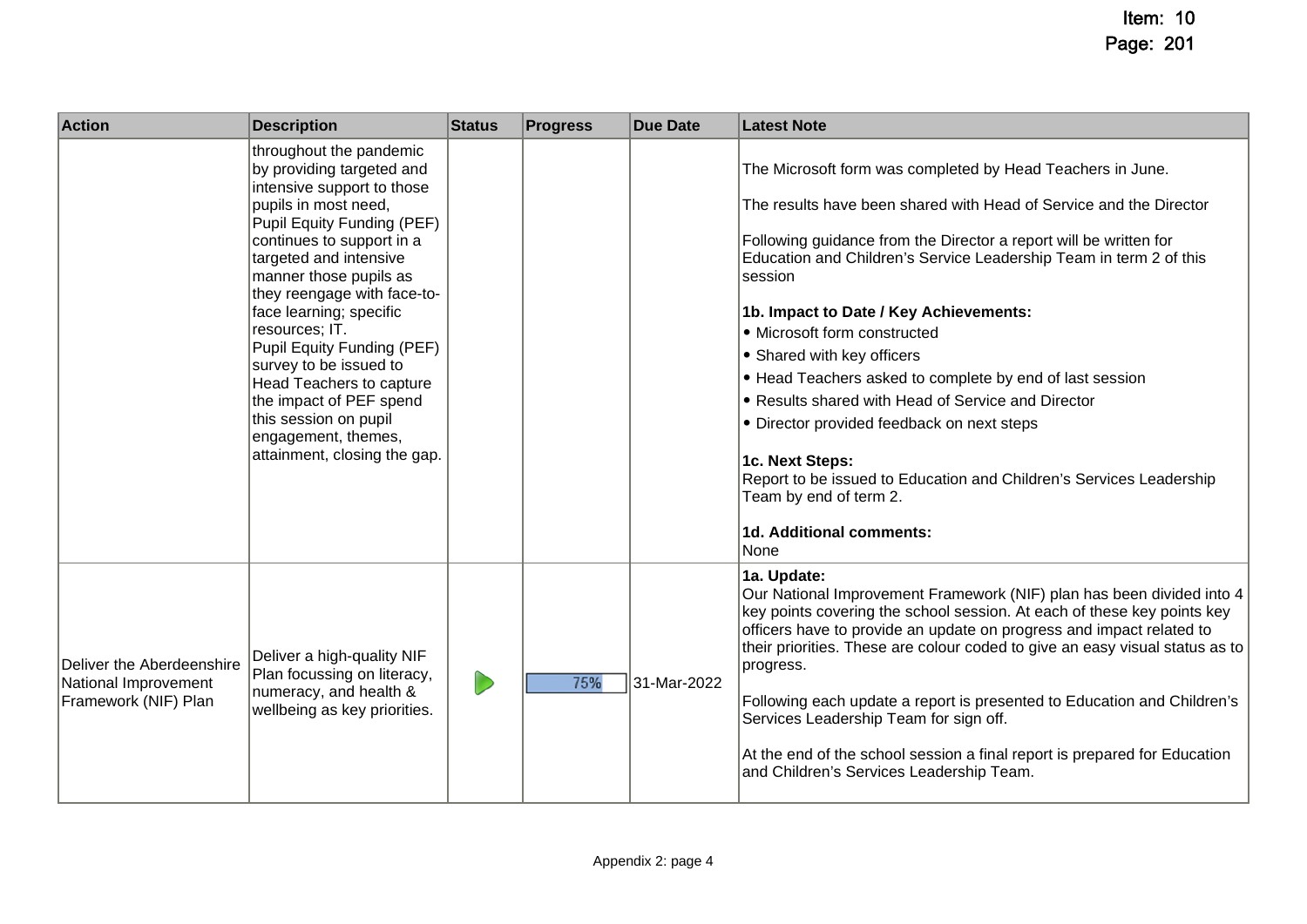| <b>Action</b> | <b>Description</b> | <b>Status</b> | <b>Progress</b> | <b>Due Date</b> | <b>Latest Note</b>                                                                                                                                                                                                                                                                                                                        |
|---------------|--------------------|---------------|-----------------|-----------------|-------------------------------------------------------------------------------------------------------------------------------------------------------------------------------------------------------------------------------------------------------------------------------------------------------------------------------------------|
|               |                    |               |                 |                 | 1b. Impact to Date / Key Achievements:                                                                                                                                                                                                                                                                                                    |
|               |                    |               |                 |                 | • This year the highlights have all been around covid and how school<br>and central officers have supported all children and families during this<br>very difficult time                                                                                                                                                                  |
|               |                    |               |                 |                 | • In addition, it is clear from the regular updates that the focus on Health<br>and Wellbeing has had a positive impact on children and staff                                                                                                                                                                                             |
|               |                    |               |                 |                 | • The work our IT colleagues have been involved in has been<br>instrumental in ensuring all families have had continuous access to<br>online education                                                                                                                                                                                    |
|               |                    |               |                 |                 | • IT has supported our ability to continue to work with our most<br>vulnerable children and families                                                                                                                                                                                                                                      |
|               |                    |               |                 |                 | • Developing the Young Workforce - our foundation apprenticeship<br>numbers have been excellent, and this is down to the work of key central<br>officers as well as the schools themselves                                                                                                                                                |
|               |                    |               |                 |                 | 1c. Next Steps:<br>We have already started work on refreshing the layout of our National<br>Improvement Framework planning to reflect a more streamlined<br>approach but one which has more emphasis on direct positive impact on<br>children to ensure that what we do is making a difference and closing the<br>poverty attainment gap. |
|               |                    |               |                 |                 | 1d. Additional comments:<br>None                                                                                                                                                                                                                                                                                                          |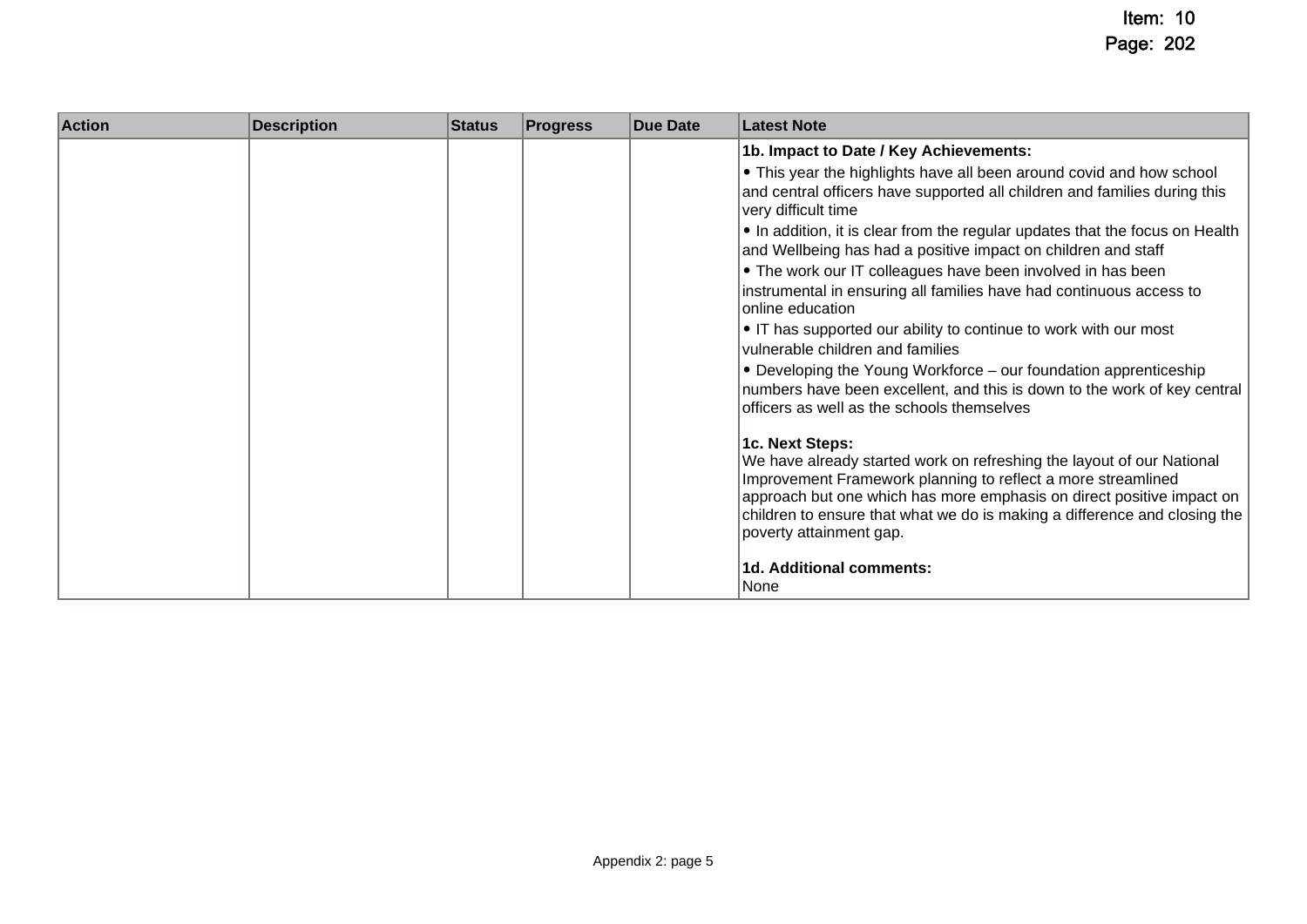$\mathbb{C}$ 

**Council Priorities 2020-2022: 2. To have better, integrated working arrangements in pursuit of improved outcomes for children and young people**

| <b>Action</b>                                         | <b>Description</b>                                                                                                                                                                                                                                                                                                                                                                                                                                                                                                                                                           | <b>Status</b> | <b>Progress</b> | <b>Due Date</b> | <b>Latest Note</b>                                                                                                                                                                                                                                                                                                                                                                                                                                                                                                                                                                                                                                                                                                                                                                                                                                                                                                                                                                                                                                                                                                                          |
|-------------------------------------------------------|------------------------------------------------------------------------------------------------------------------------------------------------------------------------------------------------------------------------------------------------------------------------------------------------------------------------------------------------------------------------------------------------------------------------------------------------------------------------------------------------------------------------------------------------------------------------------|---------------|-----------------|-----------------|---------------------------------------------------------------------------------------------------------------------------------------------------------------------------------------------------------------------------------------------------------------------------------------------------------------------------------------------------------------------------------------------------------------------------------------------------------------------------------------------------------------------------------------------------------------------------------------------------------------------------------------------------------------------------------------------------------------------------------------------------------------------------------------------------------------------------------------------------------------------------------------------------------------------------------------------------------------------------------------------------------------------------------------------------------------------------------------------------------------------------------------------|
| Deliver the Aberdeenshire<br>Children's Services Plan | Providing help for care<br>experienced children and<br>young people (corporate<br>parenting).<br>Drive early intervention and<br>prevention to support<br>children and young people<br>affected by their own, or<br>someone else's drug or<br>alcohol use.<br>Supporting children with a<br>disability and their families.<br>Making sure children get<br>the best start in life by<br>giving the best support to<br>families in the early years<br>(children aged 0 to 8 years)<br> old).<br>Helping children and young<br>people enjoy great mental<br>Health & Wellbeing. | D             | 60%             | 31-Mar-2022     | 1a. Update:<br>Plan is generally on track.<br>Some changeover of key personnel in Getting It Right For Every Child<br>(GIRFEC) groups is causing delays to goals.<br>Risk around group membership where individuals are representatives on<br>several different teams allowing for attendance but preventing any<br>actions being taken. Often same individuals are tasked to complete<br>actions causing issues with workload.<br>1b. Impact to Date / Key Achievements:<br>Appointment of Strategic Change Leader in post August 2021 with<br>responsibility for Getting it Right For Every Child (GIRFEC) updates to<br>Children's Plan.<br>One self-evaluation activity complete (Child/Young Person's Plan/Record<br>of Meeting).<br>1c. Next Steps:<br>• Re-issue of Terms of Reference for, and revitalisation of, Intelligence<br>Data Planning Group<br>• Issue and return of Self Evaluation activity 2 and preparation of activity<br>• Publication of update on Children's Services Plan<br>1d. Additional comments:<br>Strategic Team Lead is a relatively new in post and can give only broad-<br>brush updates at this time. |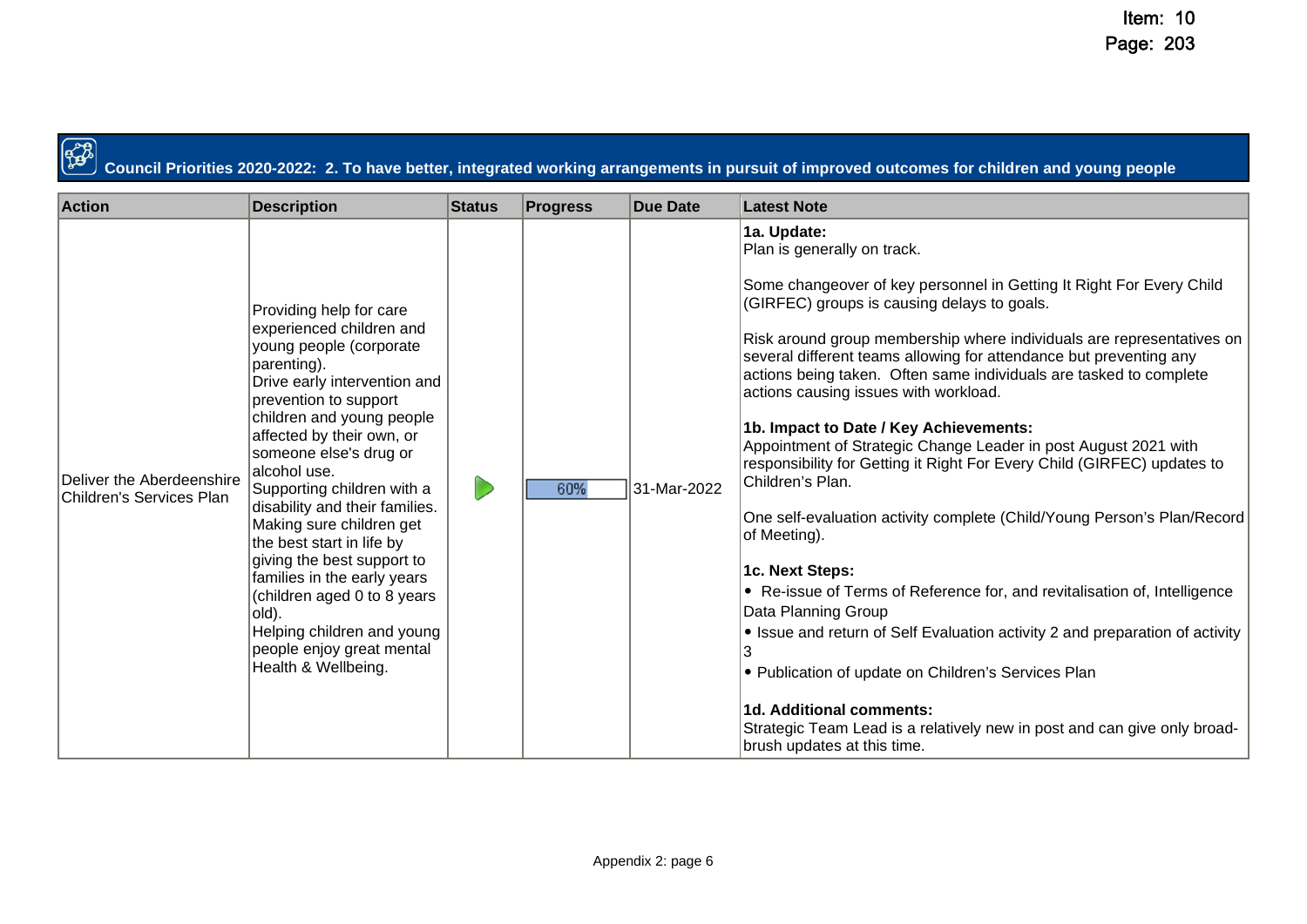| <b>Action</b>                                                                                | <b>Description</b>                                                                                                                                                                                      | <b>Status</b> | <b>Progress</b> | <b>Due Date</b> | <b>Latest Note</b>                                                                                                                                                                                                                                                                                                                                                                                                                                                                                                                                                                                                                                                                                                                                                                                                                                                                                                                                                                                                                                                                                                                                                                                                                                                                                                                                                                                                                                                                                                                                                                                                                                                                                                                                                                                                                                                                                                                                                                                                                                                                                                                                                                                                                                                                                                                         |
|----------------------------------------------------------------------------------------------|---------------------------------------------------------------------------------------------------------------------------------------------------------------------------------------------------------|---------------|-----------------|-----------------|--------------------------------------------------------------------------------------------------------------------------------------------------------------------------------------------------------------------------------------------------------------------------------------------------------------------------------------------------------------------------------------------------------------------------------------------------------------------------------------------------------------------------------------------------------------------------------------------------------------------------------------------------------------------------------------------------------------------------------------------------------------------------------------------------------------------------------------------------------------------------------------------------------------------------------------------------------------------------------------------------------------------------------------------------------------------------------------------------------------------------------------------------------------------------------------------------------------------------------------------------------------------------------------------------------------------------------------------------------------------------------------------------------------------------------------------------------------------------------------------------------------------------------------------------------------------------------------------------------------------------------------------------------------------------------------------------------------------------------------------------------------------------------------------------------------------------------------------------------------------------------------------------------------------------------------------------------------------------------------------------------------------------------------------------------------------------------------------------------------------------------------------------------------------------------------------------------------------------------------------------------------------------------------------------------------------------------------------|
| Successful delivery of the<br><b>Supporting Local Families</b><br>project, within timescales | Multi agency approach to<br>early intervention and<br>prevention at time early<br>point when there are<br>indicators of vulnerability<br>but unlikely to meet the<br>criteria for statutory<br>support. |               | 20%             | 31-Mar-2023     | 1a. Update:<br>At present, the Supporting Local Families team continue to carry out<br>tests of change with our identified families at Buchanhaven School.<br>These families have been identified using agreed criteria. We are using<br>tests of change to facilitate our learning; with regards to reviewing our<br>current practices (Getting It Right For Every Child), identifying any<br>gaps/areas for development (in terms of early intervention) and<br>ascertaining how these may be addressed to improve service delivery<br>going forwards. We continue to work using a trauma informed and<br>person-centred approach with these families, to build positive working<br>relationships with them with the aim of understanding their journey of<br>need, the point at which early intervention would have been beneficial,<br>why it would have been beneficial and what barriers to services were<br>encountered and why. The introduction of our Family Link Workers has<br>been integral in developing these positive relationships and we continue<br>to make positive progress with both understanding their journeys and<br>supporting them to achieve their agreed targets.<br>1b. Impact to Date / Key Achievements:<br>• Supporting Local Families Project Team established - Project Team<br>provides the link between the 'team on the ground' and the Promise<br>Board - ensuring that the vision of the Promise Board is translated into<br>action on the ground through the leadership and direction of the Project<br>Team and that the learning and impact of interventions is fed back from<br>the Team on the ground to the Promise Board, through Project Team<br>updates.<br>• Pause Phase' completed – a review of progress to date undertaken<br>and key findings shared with the Promise Board. It was established that<br>the aims need to be regularly reviewed and amended, by all key<br>stakeholders, to ensure that we are testing the correct issues and that<br>we are being reactive to what we are learning. Further, a robust<br>measurement plan is required, to ensure that we have data to support<br>our learning.<br>• Driver Diagram for Supporting Local Families complete - with aim,<br>primary and secondary drivers and interventions required to achieve the<br>aim identified. |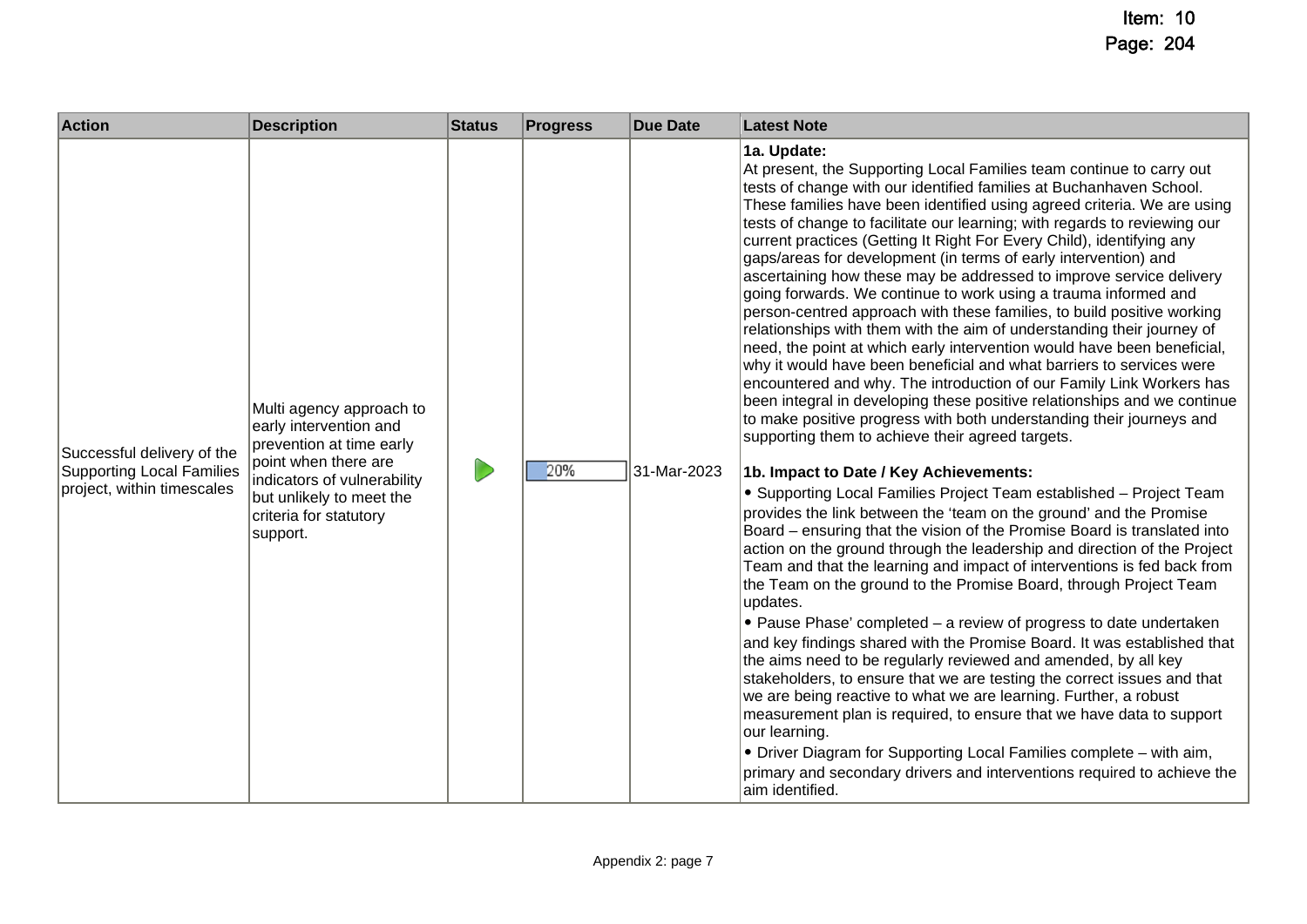| <b>Action</b>                                                                          | <b>Description</b>                                                                                                                                                                                 | <b>Status</b> | <b>Progress</b> | <b>Due Date</b> | <b>Latest Note</b>                                                                                                                                                                                                                                                                                                                                                                                                                                                                                                                                                                                                                                                                                                                                                                                                                                                                                                                                                                                                                                                                                                                                                                                                                                                                                                            |
|----------------------------------------------------------------------------------------|----------------------------------------------------------------------------------------------------------------------------------------------------------------------------------------------------|---------------|-----------------|-----------------|-------------------------------------------------------------------------------------------------------------------------------------------------------------------------------------------------------------------------------------------------------------------------------------------------------------------------------------------------------------------------------------------------------------------------------------------------------------------------------------------------------------------------------------------------------------------------------------------------------------------------------------------------------------------------------------------------------------------------------------------------------------------------------------------------------------------------------------------------------------------------------------------------------------------------------------------------------------------------------------------------------------------------------------------------------------------------------------------------------------------------------------------------------------------------------------------------------------------------------------------------------------------------------------------------------------------------------|
|                                                                                        |                                                                                                                                                                                                    |               |                 |                 | • Process map complete – to ensure a consistent approach to the work<br>with our families.<br>• Person-centred Intervention Plan created for each family in the test of<br>change - to ensure targets are agreed and measurable.<br>1c. Next Steps:<br>A series of stakeholder events are currently being planned - to ensure a<br>shared understanding of the project aims across services and define<br>roles and responsibilities for achieving agreed aims.<br>A robust measurement plan for Supporting Local Families will be<br>created, to identify what data will be gathered and how it will be<br>collected, in order to evidence the impact of interventions and further<br>inform the tests of change.<br>Project Team to review current tests of change and consider how these<br>will be built upon - in terms of sustainability of future service delivery and<br>further tests in areas not significantly impacted by deprivation $-$ is the<br>learning here different?<br>1d. Additional comments:<br>The stakeholder events (workshops and information sessions) will be<br>designed to generate discussion and broaden the understanding and<br>accountability for change. As such, the feedback from events will be<br>used to further inform and shape the next steps for Supporting Local<br>Families. |
| Successful delivery of the<br>Intensive Holistic Support<br>project, within timescales | Work collaboratively with<br>partners and families to<br>meet local need through<br>the delivery of holistic<br>family support based on the<br>principles of early<br>intervention and prevention. | D             | 20%             | 31-Mar-2023     | 1a. Update:<br>• March 2021: 'Pause' phase initiated to enable review of project within<br>newly established governance and learning framework. Requirement to<br>report to the Promise Project Board on outcome of review. During this<br>review period, tests of change with five families have continued and fed<br>into the review.<br>• April 2021: Project team established, and review commenced.<br>• 12 July 2021: Review outcomes presented to Promise Board which<br>highlighted confusion/lack of clarity around major aspects of the project.                                                                                                                                                                                                                                                                                                                                                                                                                                                                                                                                                                                                                                                                                                                                                                    |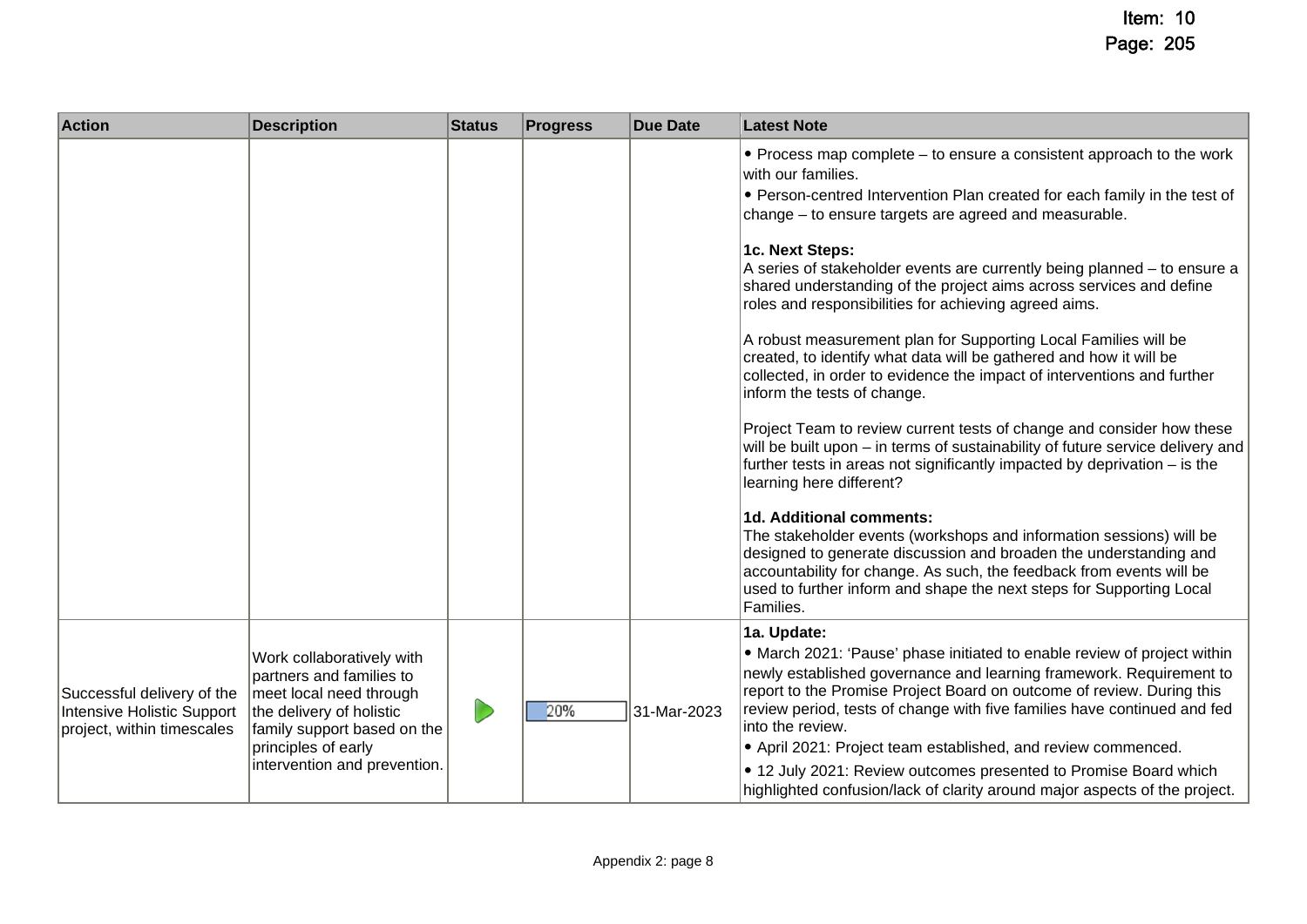| <b>Action</b> | <b>Description</b> | <b>Status</b> | <b>Progress</b> | <b>Due Date</b> | <b>Latest Note</b>                                                                                                                                                                                                                                                                                                                                                                                                                                                                                                                                                                                                                   |
|---------------|--------------------|---------------|-----------------|-----------------|--------------------------------------------------------------------------------------------------------------------------------------------------------------------------------------------------------------------------------------------------------------------------------------------------------------------------------------------------------------------------------------------------------------------------------------------------------------------------------------------------------------------------------------------------------------------------------------------------------------------------------------|
|               |                    |               |                 |                 | Promise Board declined to action recommendation of further recruitment<br>to the proposed 'prototype team'.<br>· July- October 2021: Project Team focussed on sharpening/refining<br>project aims, target population, theory of change and how prototype<br>team will work in reality.<br>• Prototype team and other key involved personnel have experienced<br>this pause phase as frustrating and feel they have had to justify their<br>work and a project that had previously been given the 'green light'.<br>1b. Impact to Date / Key Achievements:<br>Previously agreed recruitment to the proposed 'prototype team' has been |
|               |                    |               |                 |                 | progressed. The team now comprises of 0.5 full time equivalent Child<br>and Family Mental Health Service (CAMHS) Clinical Psychologist, 0.4<br>full time equivalent Educational Psychologist, and O.5 full time<br>equivalent Speech and Language Therapist (all via secondment) and all<br>contributing to networks around the five families involved in tests of<br>change.                                                                                                                                                                                                                                                        |
|               |                    |               |                 |                 | 1c. Next Steps:<br>16 November 2021: Planned 'deep dive' workshop involving Promise<br>Board & project Team to share and develop project aims/target<br>population and how the prototype team will contribute to testing out<br>changes.                                                                                                                                                                                                                                                                                                                                                                                             |
|               |                    |               |                 |                 | Outcomes of this workshop will inform a series of workshops with wider<br>stakeholders aimed at gaining understanding and 'buy in' prior to project<br>going fully operational.                                                                                                                                                                                                                                                                                                                                                                                                                                                      |
|               |                    |               |                 |                 | 1d. Additional comments:<br>Should the 'deep dive' event planned for 16 November 2021 fail to<br>coalesce Promise Board and Project Team around an agreed project<br>aim/target population, and how the project will operate in practice,<br>consideration will be given to the merits of allowing further time to<br>achieve the necessary consensus or whether more radical action is<br>required.                                                                                                                                                                                                                                 |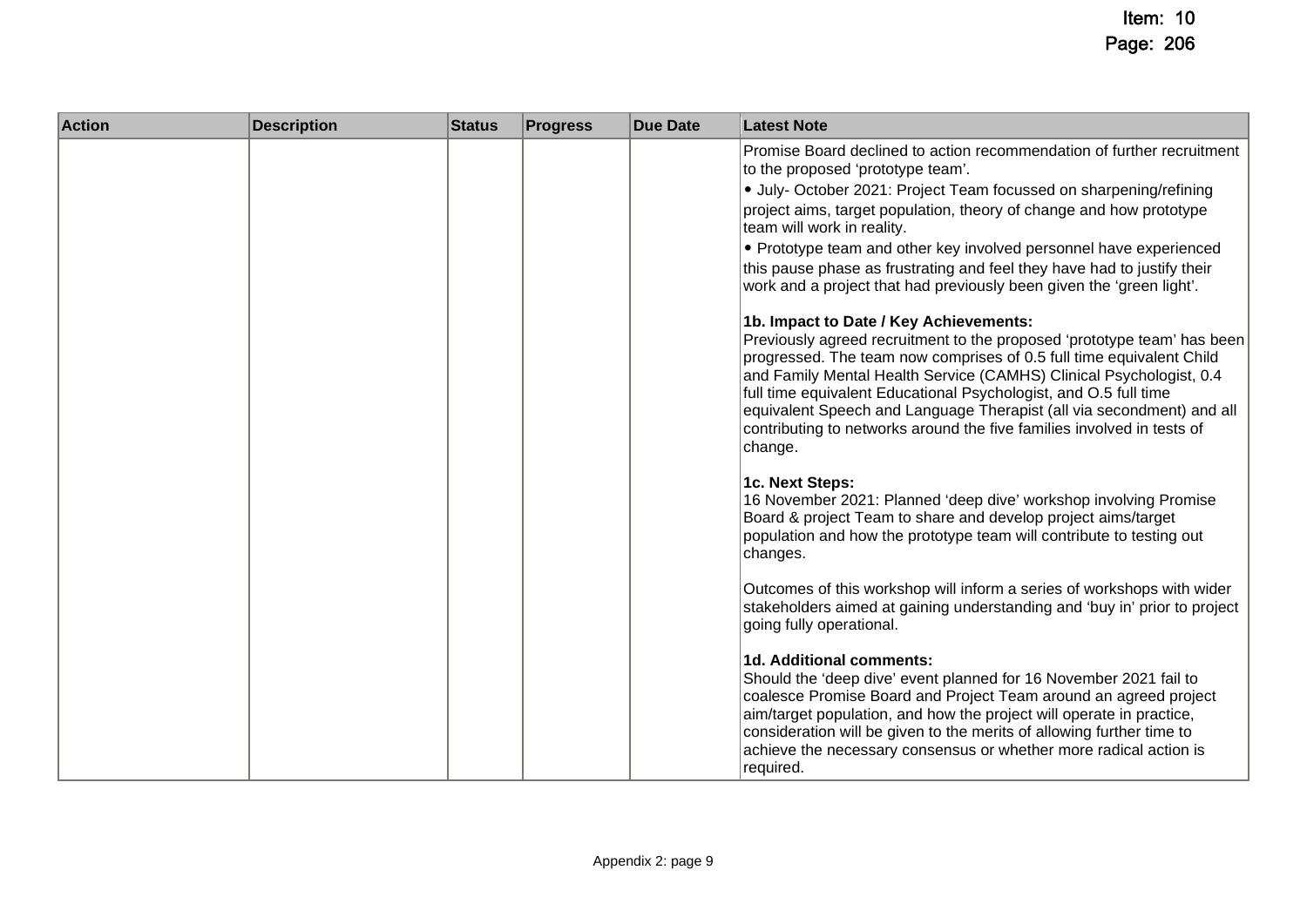| Council Priorities 2020-2022: 3. Efficient and effective business support, advice and regulation |                                                                                                                                                                                                                                                                                                                                                                                                                                                     |               |                 |                 |                                                                                                                                                                                                                                                                                                                                                                                                                                                                                                                                                                                                                                                                                                                                                                                                                                                                                                                                                                                                                                                                                                                                                                                                                                                                                                                                                                                                                                                                                                                                                                                                                                                                                                                                  |  |  |
|--------------------------------------------------------------------------------------------------|-----------------------------------------------------------------------------------------------------------------------------------------------------------------------------------------------------------------------------------------------------------------------------------------------------------------------------------------------------------------------------------------------------------------------------------------------------|---------------|-----------------|-----------------|----------------------------------------------------------------------------------------------------------------------------------------------------------------------------------------------------------------------------------------------------------------------------------------------------------------------------------------------------------------------------------------------------------------------------------------------------------------------------------------------------------------------------------------------------------------------------------------------------------------------------------------------------------------------------------------------------------------------------------------------------------------------------------------------------------------------------------------------------------------------------------------------------------------------------------------------------------------------------------------------------------------------------------------------------------------------------------------------------------------------------------------------------------------------------------------------------------------------------------------------------------------------------------------------------------------------------------------------------------------------------------------------------------------------------------------------------------------------------------------------------------------------------------------------------------------------------------------------------------------------------------------------------------------------------------------------------------------------------------|--|--|
| <b>Action</b>                                                                                    | <b>Description</b>                                                                                                                                                                                                                                                                                                                                                                                                                                  | <b>Status</b> | <b>Progress</b> | <b>Due Date</b> | <b>Latest Note</b>                                                                                                                                                                                                                                                                                                                                                                                                                                                                                                                                                                                                                                                                                                                                                                                                                                                                                                                                                                                                                                                                                                                                                                                                                                                                                                                                                                                                                                                                                                                                                                                                                                                                                                               |  |  |
| Transform the ECS<br><b>Business Support function</b><br>project, within timescales              | <b>Transform the ECS</b><br><b>Business Support function</b><br>in line with long term<br>business requirements,<br>ensuring appropriate<br>support arrangements are<br>in place for all areas of the<br>Directorate.<br>Customer satisfaction<br>improved from baseline.<br>Continuous Improvement<br>project outcomes for<br>Finance, Information,<br>Performance Management<br>Framework, Improvement<br>Framework, and Support<br>arrangements. |               | 30%             | 31-Mar-2022     | 1a. Update:<br>Delivery of the transformation of the Business Support and Performance<br>function is being delivered in three Phases.<br>Phase 1 was implementing a new management structure. The Business<br>Support and Performance Manager and the three Team Managers took<br>up post in March 2020. Over the course of 2020, the structure has<br>embedded. The Information, Systems and Improvement team was<br>largely previously formed; however a resource gap was identified for<br>improvement and the post was recruited to in May 2021. The<br>Governance and Empowerment team saw the greatest changes bringing<br>together previously disparate elements to form three teams: Finance,<br>Business and Administration, and Contracts. Significant improvement<br>activity has taken place in this team to modernise working practices and<br>processes.<br>Phase 2 has just commenced following approval from Education and<br>Children's Services Leadership Team in September 2021. The focus of<br>this phase is support to schools. A project charter has been completed<br>to identify the aims and objectives of this phase. A project plan has<br>been developed. Draft models have been developed and a decision will<br>be required on which model to progress. Stakeholder engagement will<br>be key to success. It is noted that the outcome of the corporate<br>Facilities Management review will need to be factored into the planning<br>process.<br>Phase 3 will follow in 2022, however planning has commenced with a<br>draft project charter produced.<br>1b. Impact to Date / Key Achievements:<br>• Implemented new management structure in March 2020<br>• New management structure embedded |  |  |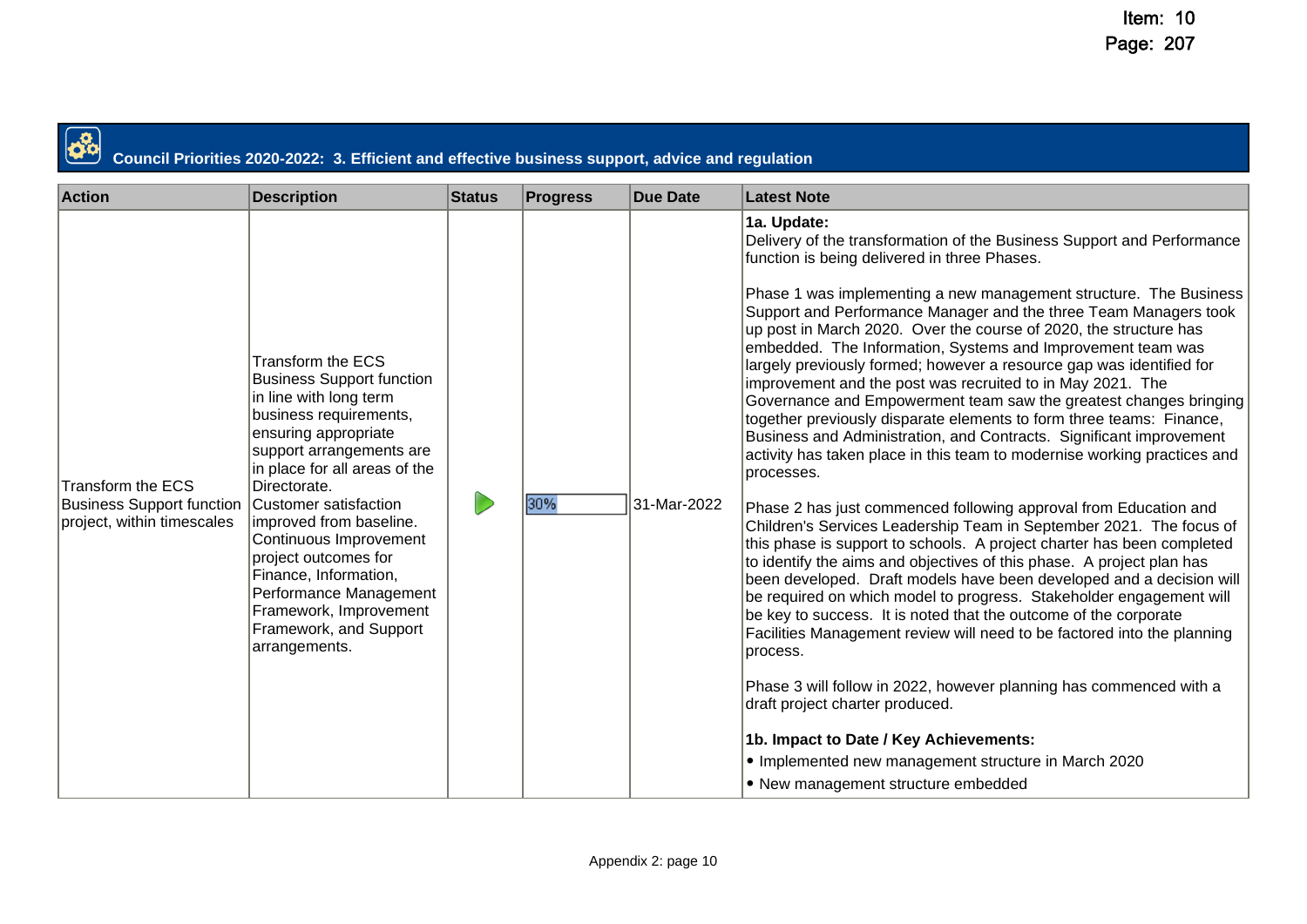| <b>Action</b>                                                                                    | <b>Description</b>                         | <b>Status</b> | <b>Progress</b> | <b>Due Date</b> | <b>Latest Note</b>                                                                                                                                                                                                                                                                                                                                                                                                                                                                                                                                                                                                                                                                                                                                                                                                                                                                                                                                                                                                              |
|--------------------------------------------------------------------------------------------------|--------------------------------------------|---------------|-----------------|-----------------|---------------------------------------------------------------------------------------------------------------------------------------------------------------------------------------------------------------------------------------------------------------------------------------------------------------------------------------------------------------------------------------------------------------------------------------------------------------------------------------------------------------------------------------------------------------------------------------------------------------------------------------------------------------------------------------------------------------------------------------------------------------------------------------------------------------------------------------------------------------------------------------------------------------------------------------------------------------------------------------------------------------------------------|
|                                                                                                  |                                            |               |                 |                 | • Significant restructuring with Governance and Empowerment team<br>• Evidence of improvement activity across Business Support and<br>Performance for the benefit of customers/the wider service including:<br>creating a finance team to provide support to managers in<br>$\circ$<br>complying with financial regulations<br>reviewing the Quality Assurance process in schools<br>$\circ$<br>establishing support for procurement and contracts beyond the<br>$\circ$<br>previous Public Private Partnership / Design Build Finance and<br>Manage contracts<br>creating one lets team for education lets and implementing<br>$\circ$<br>electronic process<br>establishing a revised Health and Safety support structure<br>$\circ$<br>leading on the Education and Children's Services Climate<br>$\circ$<br><b>Change and Sustainability</b><br>creating SharePoint sites for Information & Records<br>$\circ$<br>Management and Management Information Systems Support to<br>allow easier access to information for staff |
|                                                                                                  |                                            |               |                 |                 | 1c. Next Steps:<br>• Refine project plan for Phase 2<br>• Develop performance measures to evidence the impact of the<br>performance<br>• Deliver project plan for Phase 2                                                                                                                                                                                                                                                                                                                                                                                                                                                                                                                                                                                                                                                                                                                                                                                                                                                       |
|                                                                                                  |                                            |               |                 |                 | • Continue planning for Phase 3<br>1d. Additional comments:<br>The delivery of Phase 2 in particular will be resource intensive and the<br>ability to create some additional capacity to deliver the review whilst also<br>delivering the service needs to be considered.                                                                                                                                                                                                                                                                                                                                                                                                                                                                                                                                                                                                                                                                                                                                                       |
| Successful delivery of the<br><b>Peterhead Community</b><br>Campus project, within<br>timescales | Deliver the Peterhead<br>Community Campus. |               | 10%             | 31-Aug-2025     | 1a. Update:<br>• Statutory Consultation for Academy and Anna Ritchie completed<br>• Statutory Consultation for Primary is awaiting the end of call period.<br>• Design Team appointment in progress.<br>• Currently within Gateway 2                                                                                                                                                                                                                                                                                                                                                                                                                                                                                                                                                                                                                                                                                                                                                                                            |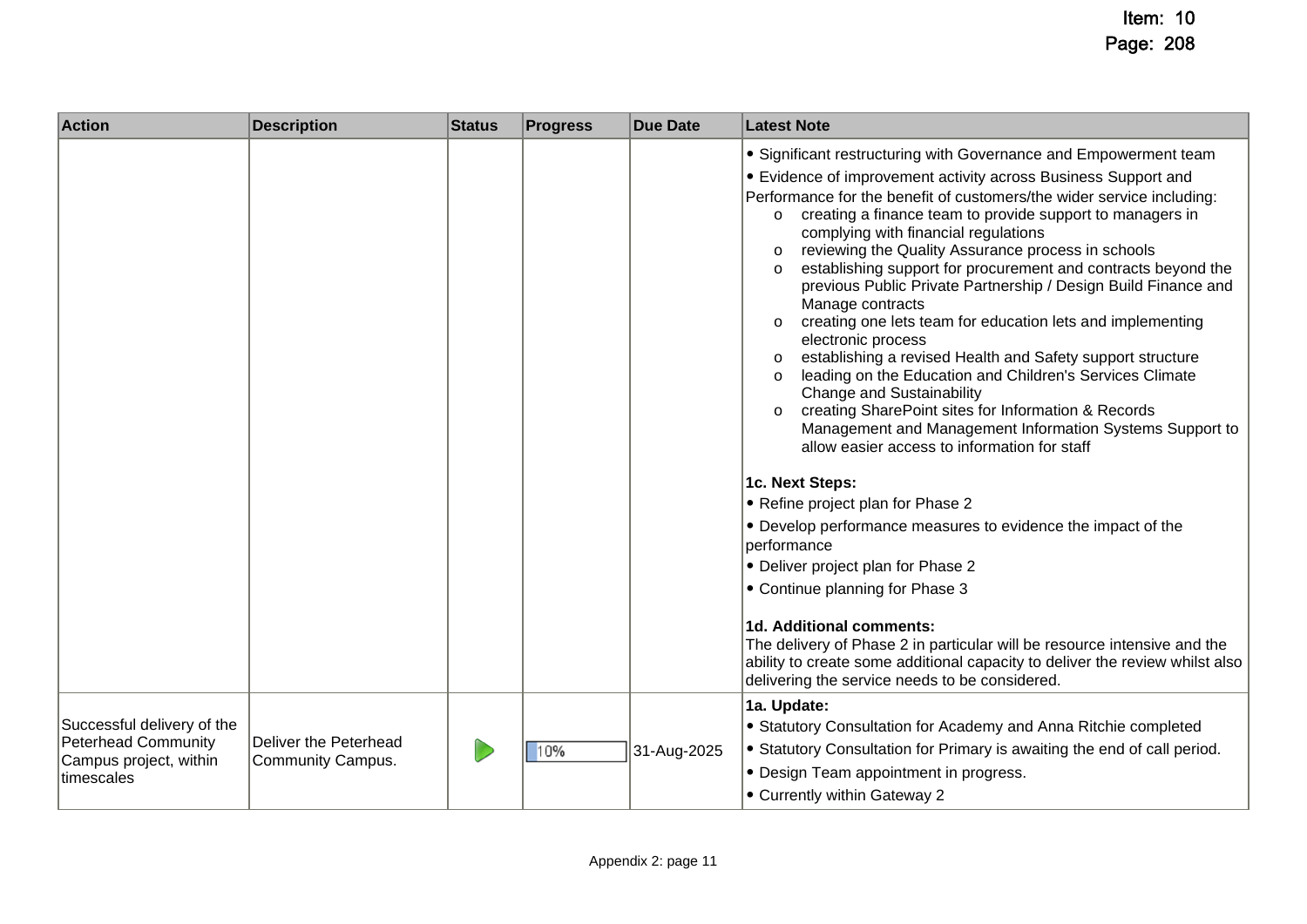| <b>Action</b>                                                                          | <b>Description</b>                                                                                                                                                               | <b>Status</b> | <b>Progress</b> | <b>Due Date</b> | <b>Latest Note</b>                                                                                                                                                                                                                                                                                                                                                                                                                                                                                                                                                                                                                                                                                                                                                                                                                                                                                                                                                                                                                                                                           |
|----------------------------------------------------------------------------------------|----------------------------------------------------------------------------------------------------------------------------------------------------------------------------------|---------------|-----------------|-----------------|----------------------------------------------------------------------------------------------------------------------------------------------------------------------------------------------------------------------------------------------------------------------------------------------------------------------------------------------------------------------------------------------------------------------------------------------------------------------------------------------------------------------------------------------------------------------------------------------------------------------------------------------------------------------------------------------------------------------------------------------------------------------------------------------------------------------------------------------------------------------------------------------------------------------------------------------------------------------------------------------------------------------------------------------------------------------------------------------|
|                                                                                        |                                                                                                                                                                                  |               |                 |                 | 1b. Impact to Date / Key Achievements:<br>• Completion of detailed design brief<br>• Completion of Gateway 1<br>• Increase in capital allocation to realise requirements.<br>1c. Next Steps:<br>• Appointment of design team<br>• On going community and stakeholder engagement<br>• Engaging with stakeholders on detailed design<br>1d. Additional comments:<br>Live Life Aberdeenshire seeking additional funding for outstanding scope                                                                                                                                                                                                                                                                                                                                                                                                                                                                                                                                                                                                                                                   |
| Successful delivery of a<br>devolved school<br>management scheme,<br>within timescales | Implement a devolved<br>school management<br>scheme that is transparent<br>and co-produced that<br>supports greater<br>empowerment of Head<br>Teachers and local<br>communities. |               | 50%             | 30-Apr-2022     | 1a. Update:<br>Aberdeenshire Council is committed to promoting an empowered school<br>system and recognise devolving budgets as a key vehicle for<br>empowerment.<br>The Devolved School Management (DSM) Board was established in<br>October 2018, comprising of representation from across school sector,<br>Education and Children's Services and business support services, to<br>lead this agenda, including the review and revision of the existing<br>Devolved School Management scheme in accordance with the revised<br>Scottish Government guidelines (June 2019) through a number of work-<br>streams:<br>• Revision of Aberdeenshire Devolved School Management Scheme<br>• Devolved School Management in the secondary sector<br>• Devolved School Management in the primary/special sectors<br>• Devolved Cluster Management of Additional Support Needs resources<br>Due to the unprecedented challenges faced within Education and<br>Children's Services in the last year due to the impact of Covid-19,<br>progress in taking forward the Devolved School Management work- |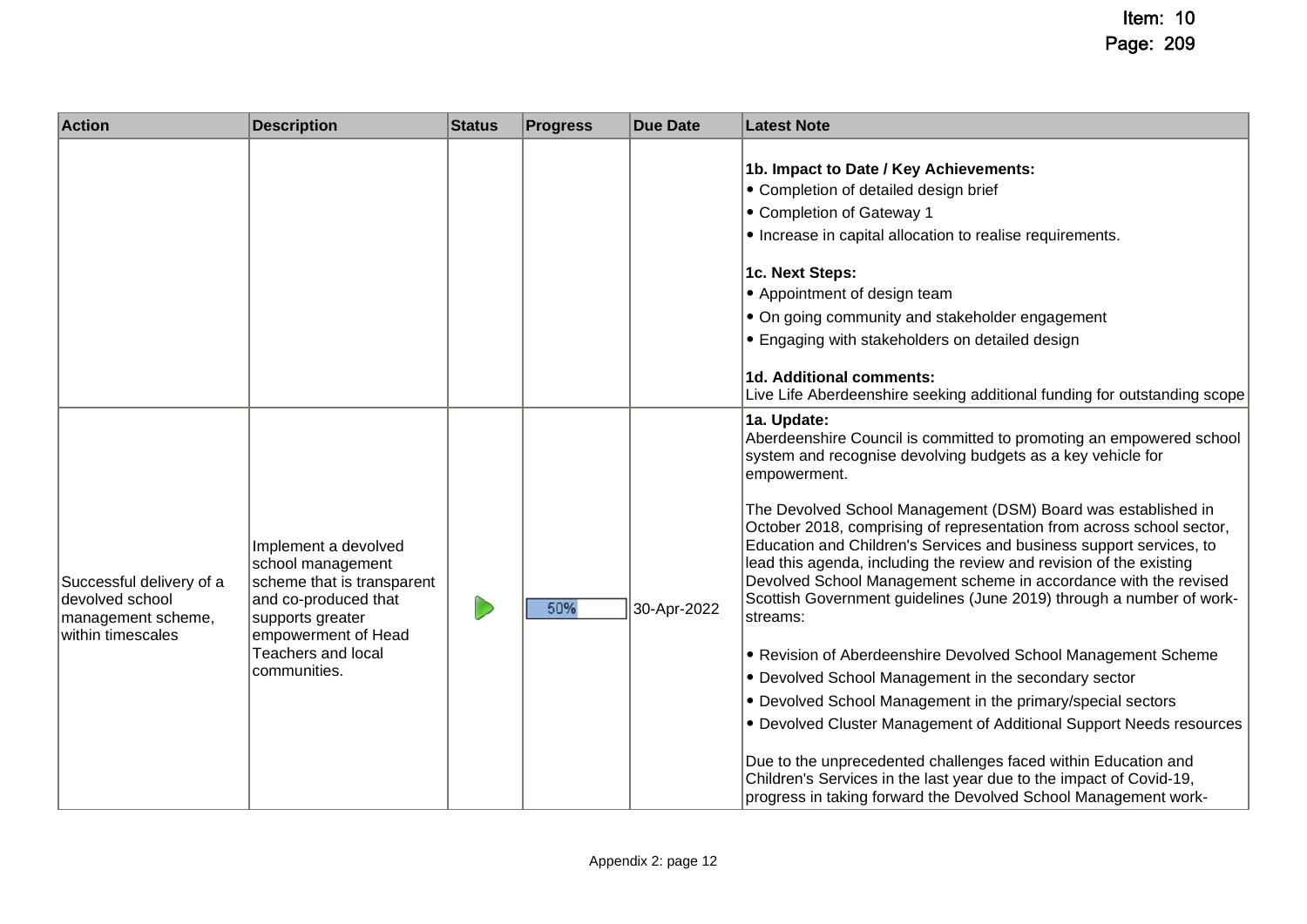| <b>Action</b> | <b>Description</b> | <b>Status</b> | <b>Progress</b> | <b>Due Date</b> | <b>Latest Note</b>                                                                                                                                                                                                                                                                                                                                                                                                                                                                             |
|---------------|--------------------|---------------|-----------------|-----------------|------------------------------------------------------------------------------------------------------------------------------------------------------------------------------------------------------------------------------------------------------------------------------------------------------------------------------------------------------------------------------------------------------------------------------------------------------------------------------------------------|
|               |                    |               |                 |                 | streams has been delayed as the focus has been on supporting all<br>children and young people to continue their learning. Local authorities<br>were required to review their LA Devolved School Management scheme<br>by April 2021, although due to Covid-19 the Scottish Government<br>consulted with Local Authorities regarding an extension to this time-<br>frame. As a result of this consultation, the revised time-frame for<br>completion of review and implementation is April 2022. |
|               |                    |               |                 |                 | 1b. Impact to Date / Key Achievements:                                                                                                                                                                                                                                                                                                                                                                                                                                                         |
|               |                    |               |                 |                 | • Full devolvement of teaching staff in all Secondary schools                                                                                                                                                                                                                                                                                                                                                                                                                                  |
|               |                    |               |                 |                 | • Full devolvement of teaching staff on a pilot basis in large Primary<br>schools and all Special schools.                                                                                                                                                                                                                                                                                                                                                                                     |
|               |                    |               |                 |                 | • Self-evaluation exercise completed with all sectors                                                                                                                                                                                                                                                                                                                                                                                                                                          |
|               |                    |               |                 |                 | • Consultation and drafting of Professional Support Offer                                                                                                                                                                                                                                                                                                                                                                                                                                      |
|               |                    |               |                 |                 | • Consultation undertaken on Professional Learning Offer                                                                                                                                                                                                                                                                                                                                                                                                                                       |
|               |                    |               |                 |                 | • Review of formula and methodology of Primary Budget reported to<br>Education and Children's Services Senior Leadership Team                                                                                                                                                                                                                                                                                                                                                                  |
|               |                    |               |                 |                 | 1c. Next Steps:                                                                                                                                                                                                                                                                                                                                                                                                                                                                                |
|               |                    |               |                 |                 | • Drafting of Devolved School Management scheme document                                                                                                                                                                                                                                                                                                                                                                                                                                       |
|               |                    |               |                 |                 | • Scoping of Education and Children's Services Professional Support<br>offer to headteachers and schools:                                                                                                                                                                                                                                                                                                                                                                                      |
|               |                    |               |                 |                 | • Further development of professional learning offer and training for                                                                                                                                                                                                                                                                                                                                                                                                                          |
|               |                    |               |                 |                 | headteachers on strategic finance management, with specific reference<br>to school's priorities and improvement planning                                                                                                                                                                                                                                                                                                                                                                       |
|               |                    |               |                 |                 | • Development of communications and participation strategy to<br>maximise stakeholder engagement and to support understanding and<br>enhance confidence in Devolved School Management                                                                                                                                                                                                                                                                                                          |
|               |                    |               |                 |                 | . Review and confirmation of formulae/methodology for devolving                                                                                                                                                                                                                                                                                                                                                                                                                                |
|               |                    |               |                 |                 | agreed budgets to ensure system confidence and transparency/equity of<br>resource allocation                                                                                                                                                                                                                                                                                                                                                                                                   |